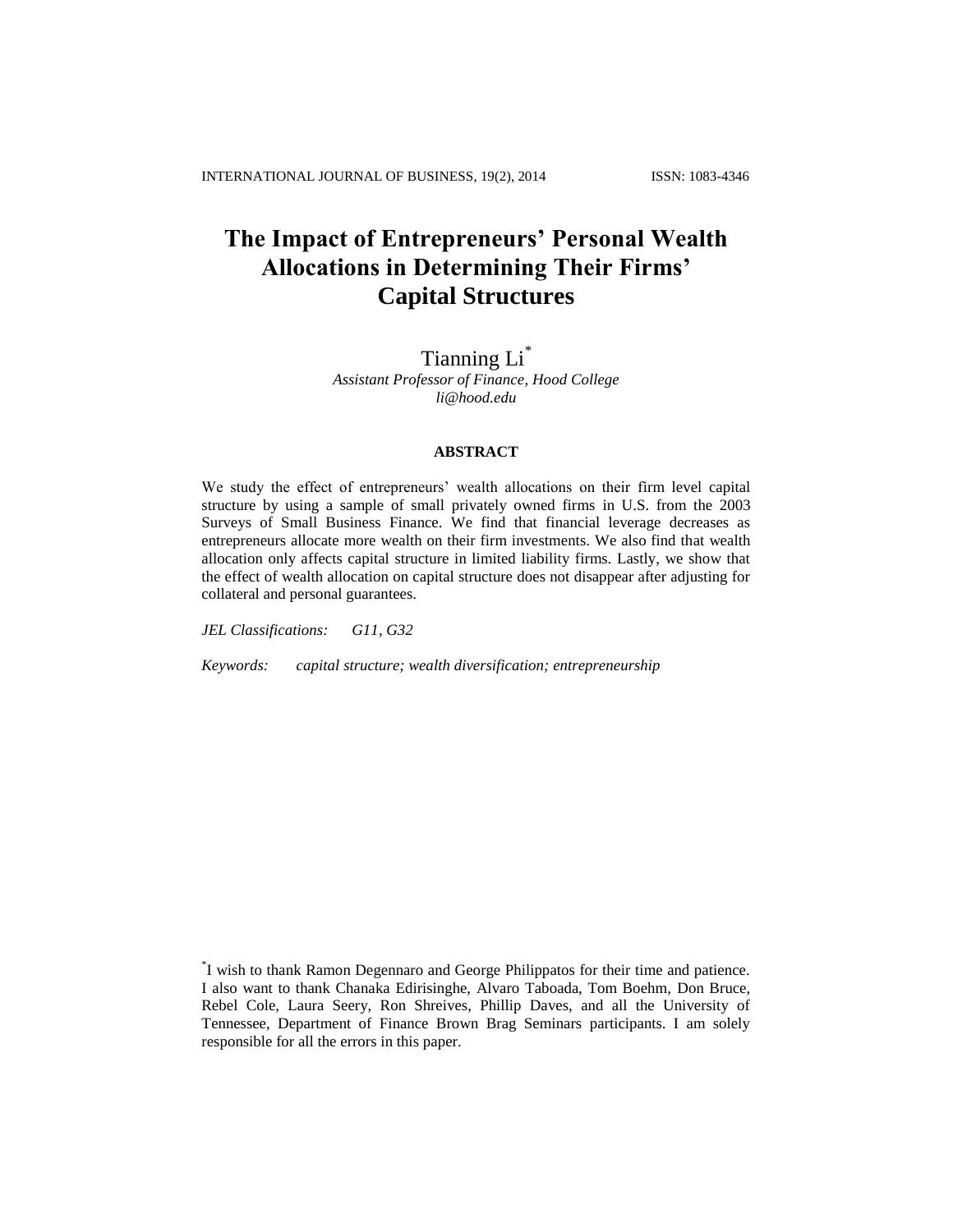# **I. INTRODUCTION**

Capital structure is one of the most important issues in corporate finance because it leads to the firm's valuation and its cost of capital. Extant empirical literature has focused primarily on publicly traded firms. However, according to Kobe (2007), small privately owned firms account for about 50% of non-farm real GDP and 50% of the job growth in the period from 1998 to 2004. It is important for us to pay serious attention to small businesses. Research on the capital structure determinants in these firms is desirable because capital structure affects cost of capital, which eventually affects the survival and growth of small privately owned firms.

Extant literature has attempted to explain the observed capital structure as a result of bankruptcy costs, tax shields, adverse selection, and agency conflicts. However, few studies have examined the link between firms' capital structure decisions and their decision-makers' personal wealth allocations. Entrepreneurs (principal owners<sup>1</sup>) in private firms own significant portions of their firms and face fewer governance constraints. Thus their tolerance of losing their firm investments might play a significant role in determining the amounts of financial leverage<sup>2</sup> on the firm level. In this paper, we contribute to the existing literature by studying the effect of decision makers' wealth allocations on firm-level capital structure.

We use data on limited liability firms from the 2003 Surveys of Small Business Finance (SSBF) and find firms with limited liability protection tend to use more financial leverage as the entrepreneurs allocate more wealth outside of their firms. This result remains unchanged after we adjust our measure of wealth allocation by the amount of loans that entrepreneurs obtain by using personal guarantees or out-of-firm personal assets as collateral. As a robustness test, we also examine a larger sample that includes both limited liability firms and unlimited liability firms. We find that wealth allocation only affects the capital structure of limited liability firms. Moreover, our tests show that wealth allocation does not play a significant role in determining the capital structure of unlimited liability firms.

# **II. LITERATURE REVIEW**

Modern capital structure theory begins with the theory of capital structure irrelevancy developed by Modigliani and Miller (1958). It suggests that in the absence of corporate taxes, transaction costs, bankruptcy costs, and information asymmetry, capital structure does not have any effect on the value of a firm.

By relaxing the assumptions in the Modigliani and Miller framework, several alternative capital structure theories have been developed. For example, when both corporate tax and bankruptcy costs exist, the trade-off hypothesis suggests that there is an optimal leverage level for the firm when the marginal benefit of tax shields is equal to the marginal expected deadweight costs of bankruptcy (Kraus and Litzenberger, 1973).

The pecking order hypothesis suggests that there is a pecking order when firms decide their capital structures. Firms first use their retained earnings, then debt, and then equity (Myers and Majluf, 1984; Myers, 1984).

The agency theory suggests agency conflicts exist not only between managers and shareholders, but also between shareholders and debt holders (Jensen and Meckling,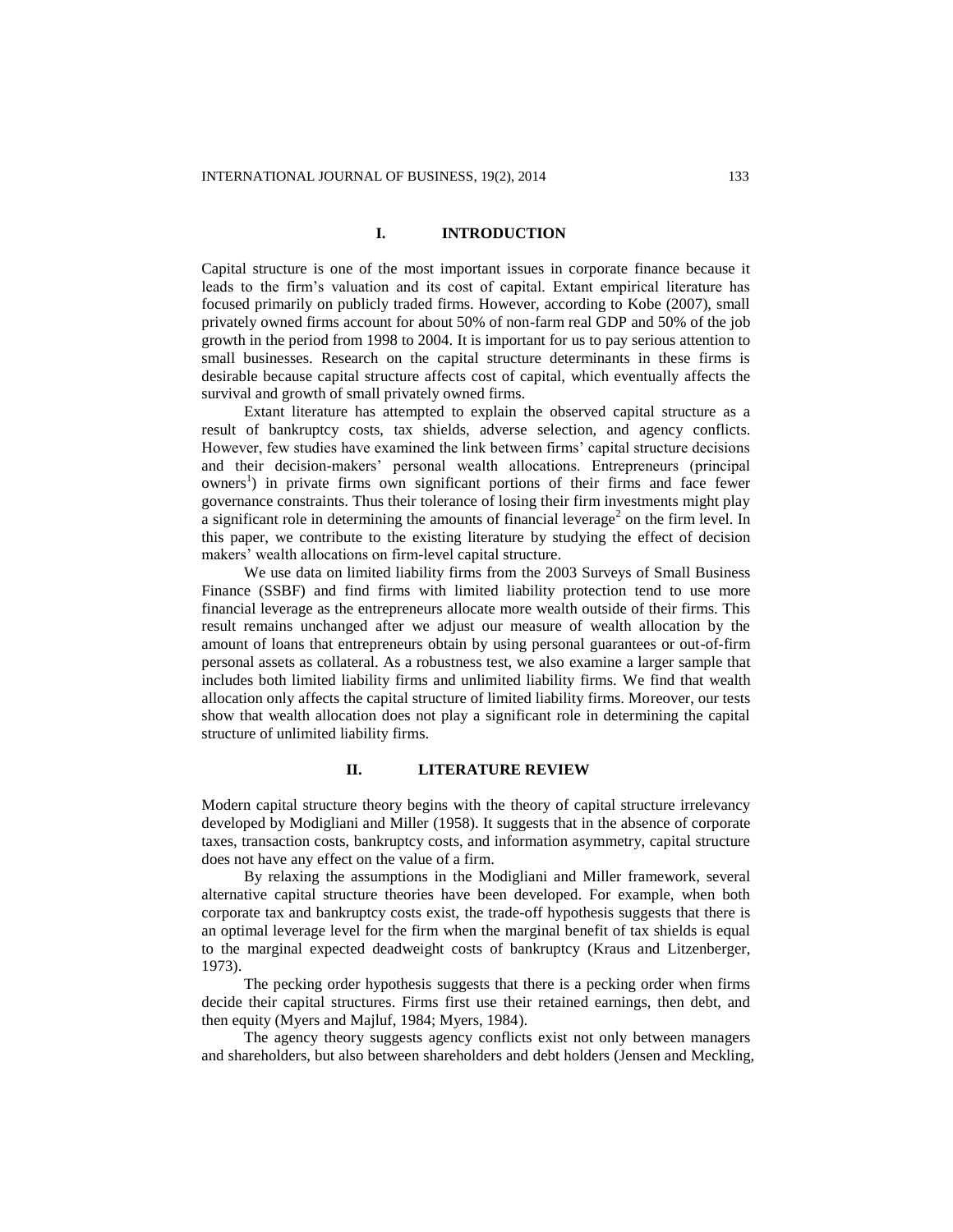1976). Thus, owner-managers prefer internal financing to debt financing and outside equity financing because of the agency cost.

Empirical research has examined extensively the above capital structure theories using cross-sectional data on publicly traded firms. Frank and Goyal (2007) examine U.S. firms on annual Compustat data for the period from 1950 to 2003. They find that leverage is positively related to tangible assets and firm size, but negatively related to growth options and profitability. Their results are consistent even when they use different measures of leverage. They conclude that these results support the trade-off hypothesis.<sup>3</sup>

Cole (2008) provides the first empirical evidence on the capital structure decisions of privately owned firms. He uses data from the 1987, 1993, 1998, and 2003 *Surveys of Small Business Finances (SSBF)*. He finds that firm leverage is negatively related to firm size, age, profitability, liquidity, and credit-worthiness measures and positively related to firm tangible assets, limited liability, and number of bank and nonbank financial service providers. He also finds that female owners use less leverage. Cole concludes that in general his evidence is consistent with the pecking order hypothesis and inconsistent with the trade-off hypothesis.

One possible explanation for these different findings is that small privately owned firms have more severe information asymmetry problems than the publicly traded firms because privately owned firms are not required to be audited nor disclose information to the public. Furthermore, some privately owned firms, such as Scorporations, do not pay corporate taxes and have no benefit of tax shields, which is the key element of the trade-off hypothesis. Therefore, it is not surprising that researchers find evidence consistent with the pecking order hypothesis when they examine privately owned firms and evidence supporting the trade-off hypothesis when they examine publicly traded firms.

Additionally, Mueller (2008) examines the effect of entrepreneurs' shares of personal wealth invested in their firms on firm-level leverage. Her sample is a group of small private firms from the *SSBF 1998* data. She finds that leverage is positively related to the share of personal wealth invested in the firm and concludes that less diversified entrepreneurs are exposed to more idiosyncratic risk. Thus they demand higher returns on their equity investment, suggesting a higher cost of equity for their firms. Her point estimates suggest that firm leverage increases by 0.75 percentage points as the entrepreneur's proportional wealth invested to the firm increases by 1 percentage point. <sup>4</sup>

Mueller's empirical analysis excludes all book insolvent firms. She argues that these firms' equity values are negative and should be excluded. This limits the sample significantly. Book insolvent firms are more than 16% of all the limited liability firms in *SSBF 1998* and *SSBF 2003* respectively. Yet the book insolvent firms in 1998 and 2003 were still in operation several months later when the main interview took place<sup>5</sup>. Book insolvent firms may not necessarily have negative market equity values. For example, it is possible that these firms are high growth firms that do not have many assets in place. Because the denominator, book assets, is a proxy for assets-in-place, high growth firms might have book leverage ratios greater than one. Excluding the book insolvent firms might artificially distort the regression results, because they are the highest levered firms and their entrepreneurs are the least diversified. Mueller does not differentiate the unlimited liability firms from limited liability ones and includes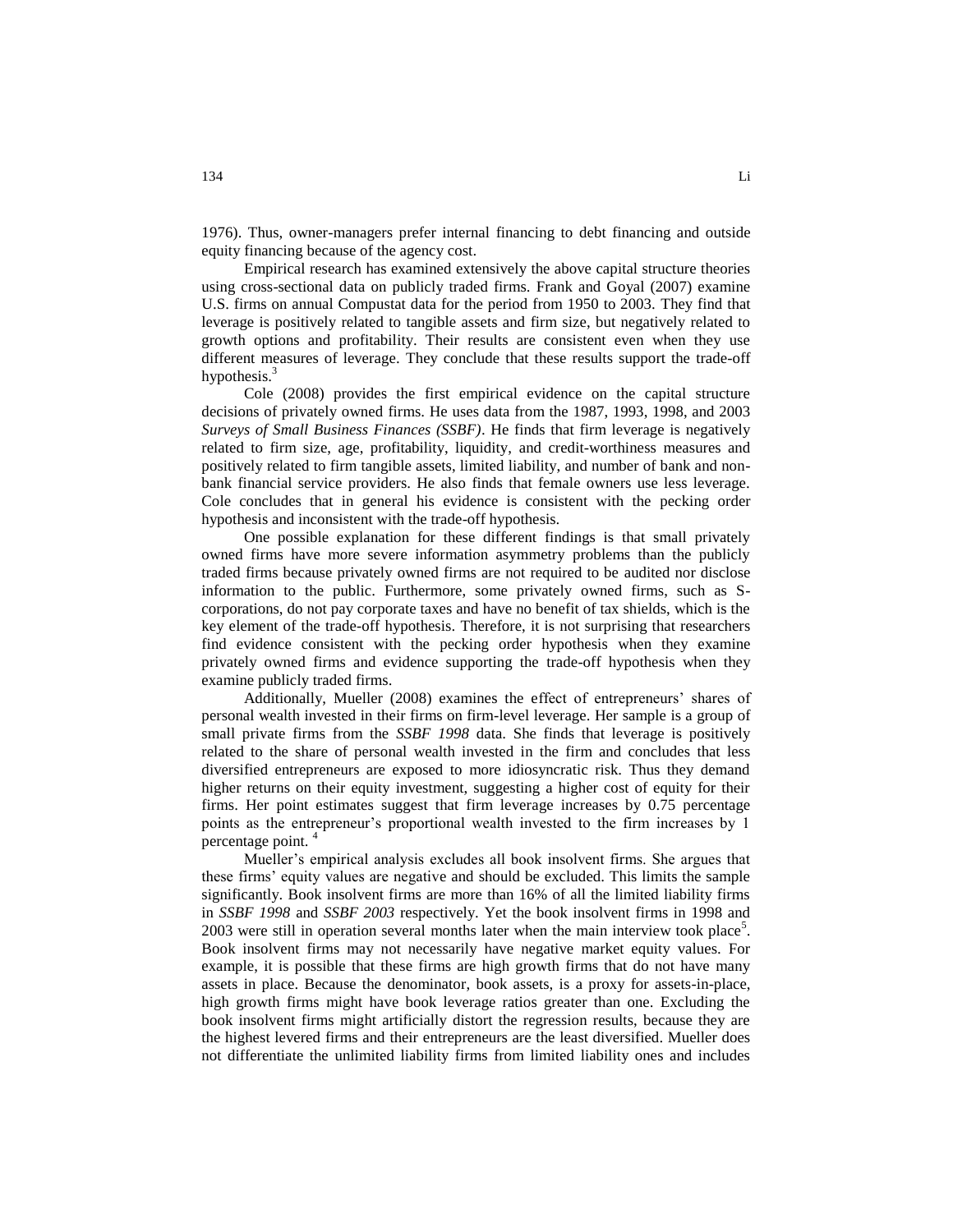these unlimited liability firms in her main analysis. As a robustness check, she tests her model on limited liability firms. The point estimates are not significantly different from those in her main analysis. However, the significance level of the coefficients decreases from better than the 1% level to 10% level.<sup>6</sup>

Frank and Goyal (2007) suggest that empirical capital structure research should differentiate financially constrained firms from unconstrained ones. Small privately owned firms are often constrained in obtaining outside debt financing (bank loans) due to reasons such as the lack of credit-worthiness. The leverage in these small private firms might not be at the level that their owner-managers prefer. One can argue that Mueller's result could have been different if she had differentiated financially constrained firms from unconstrained firms.

#### **III. DATA**

We use data from the *SSBF 2003* conducted by the Board of Governors of the Federal Reserve System (FED). In *1987*, *1993*, *1998*, and *2003*, the FED collected information on small businesses that have fewer than 500 employees. <sup>7</sup> Among these surveys, *SSBF 1998* and *SSBF 2003* reported information on entrepreneurs' personal wealth outside of their firms. We use *SSBF 2003* data for our main analysis and *SSBF 1998* data as a robustness check.

In 2003, a total of 4,240 firms completed interviews. The survey participants reported information on principal ownership share; firm's equity; principal owner's equity in home residence; principal owner's other net worth (excluding home equity); firm's two-digit SIC code; firm's total assets; total liabilities; total sales; etc. $8$ 

We excluded 84 firms whose principal owners were not individuals.<sup>9</sup> In our main analysis, we excluded firms with unlimited liability because there is no clear distinction between entrepreneurs' firm wealth and out-of-firm wealth without the protection of limited liability. There were 1499 observations that are unlimited liability firms (35% of the sample). In a robustness check, we studied a sample that included these unlimited liability firms. $10$ 

Frank and Goyal (2007) suggest that empirical capital structure research should differentiate financially constrained firms from unconstrained ones. We focus on firms that are not financially constrained by excluding firms that were declined credits and firms which feared being declined and did not apply in the past three years. A total of 823 firms is excluded because they were either declined loans or discouraged to apply for loans.

Outliers can generate seriously misleading conclusions if we ignore them. The most common method of dealing with the outliers is to remove the extreme observations (truncation). We truncated the extreme observations in the following measures at  $1\%$  and  $99\%$ : leverage, firm size, profitability, liquidity<sup>11</sup>, and tangible assets<sup>12</sup>. We obtained a sample of 2,091 firms after excluding outliers. In a robustness check, we also winsorized<sup>13</sup> these key variables at 1% and 99% and studied a sample of 2233 observations.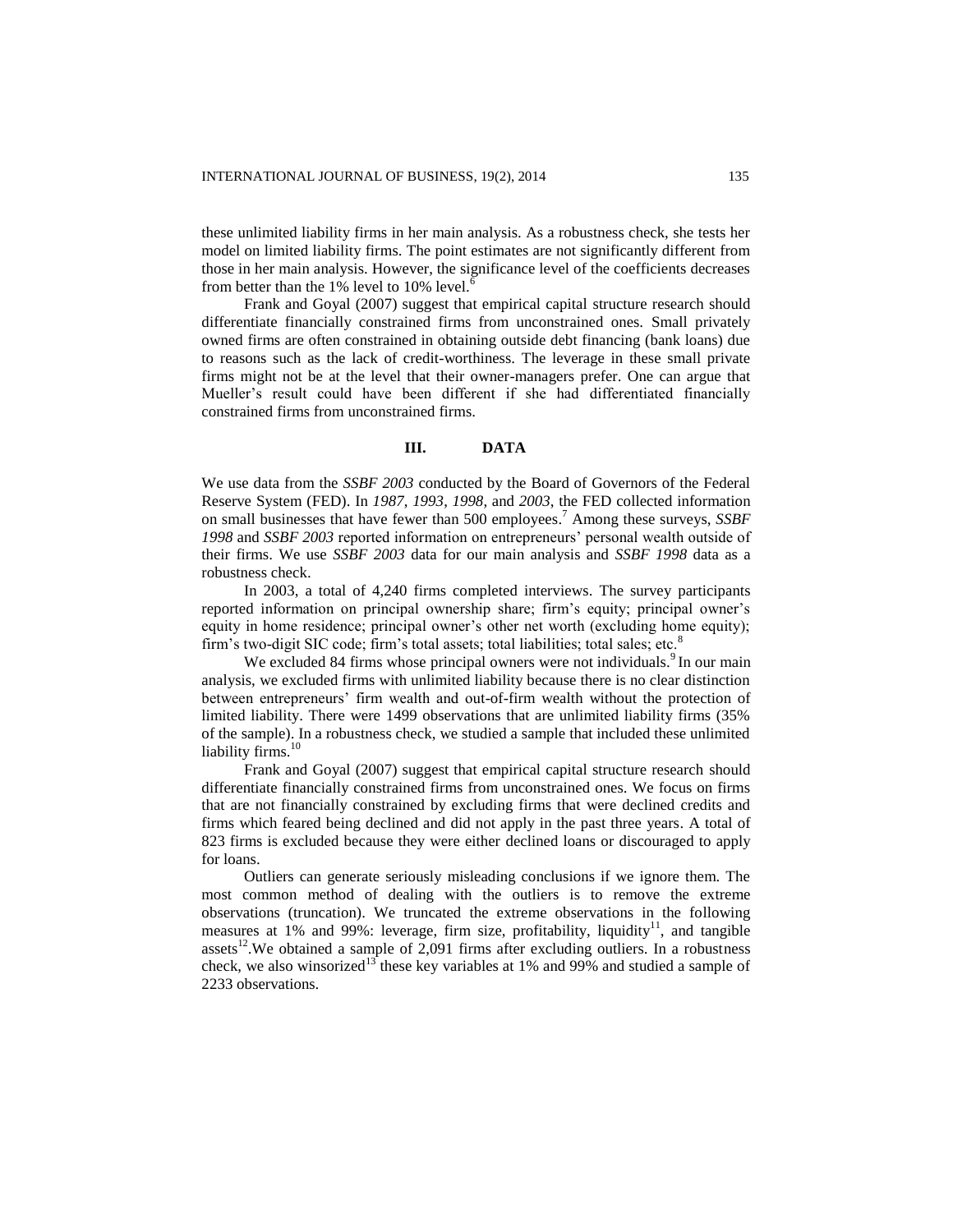#### **IV. METHODOLOGY**

#### **A. Model**

Our estimation model is:

$$
Leverage_i = \alpha + \beta * DIV_i + \gamma * CV_i + \varepsilon_i
$$
 (1)

in which *Leverage<sup>i</sup>* is the ratio of total loans to total assets or as a robustness check, the ratio of total liabilities to total assets for firm *i*. We show later that the results are comparable with either dependent variable. *DIV<sup>i</sup>* is the ratio of entrepreneur *i'*s out-offirm wealth to his total net worth, which measures entrepreneur *i*'s wealth allocation level. *CV<sup>i</sup>* is a vector of control variables which includes firm *i*'s financial statement variables (log of total assets, return on assets, liquidity, tangible assets, etc.); number of financial service providers; entrepreneurs' demographic information (experience, gender and founder status); and firms' and entrepreneurs' personal credit-worthiness. We discuss these control variables in more detail in the following paragraphs.  $\varepsilon_i$  is the error term. We assume heteroskedasticity and use robust standard errors in our regression.

#### **B. Variables and Predictions**

We define the variables of regression 1 in Table  $1<sup>14</sup>$ . We show the predicted signs of the variables in Table 2. The ratio of total loans to total assets (*LR1*) is a more popular measure of leverage than the ratio of total liabilities to total assets (*LR2*) because loans rather than accounts payable and other current liabilities items are considered a capital structure decision. The cross-sectional correlation coefficient between these two leverage measures is 87% for *SSBF 2003* and 81% for *SSBF 1998*. We present results using both measures, but the ratio of total loans to total assets is our main focus<sup>15</sup>.

We measure an entrepreneur's wealth allocation by using the ratio of his wealth outside of his firm (out-of-firm wealth) to his total net worth. Around 16% of our sample firms are book insolvent, suggesting that they may have negative equity values and thus, negative entrepreneurs' firm wealth. These firms were still in operation during the interview time, which was months after the end of their last fiscal year. Furthermore, the leverage levels in these firms could be the levels that entrepreneurs prefer according to their risk preferences. Because we focus on firms with limited liability, we set the firm equity to zero if the firm is book insolvent. We compute the entrepreneur's total net worth as the sum of his firm wealth and his out-of-firm wealth. Therefore, our main variable of interest, the entrepreneur's wealth allocation (*DIV*), is the ratio of the entrepreneur's out-of-firm wealth to his total net worth. This variable measures the percentage of an entrepreneur's wealth allocated outside of his firm. The entrepreneur is more tolerate to the financial risk of his firm investment when the *DIV* is higher.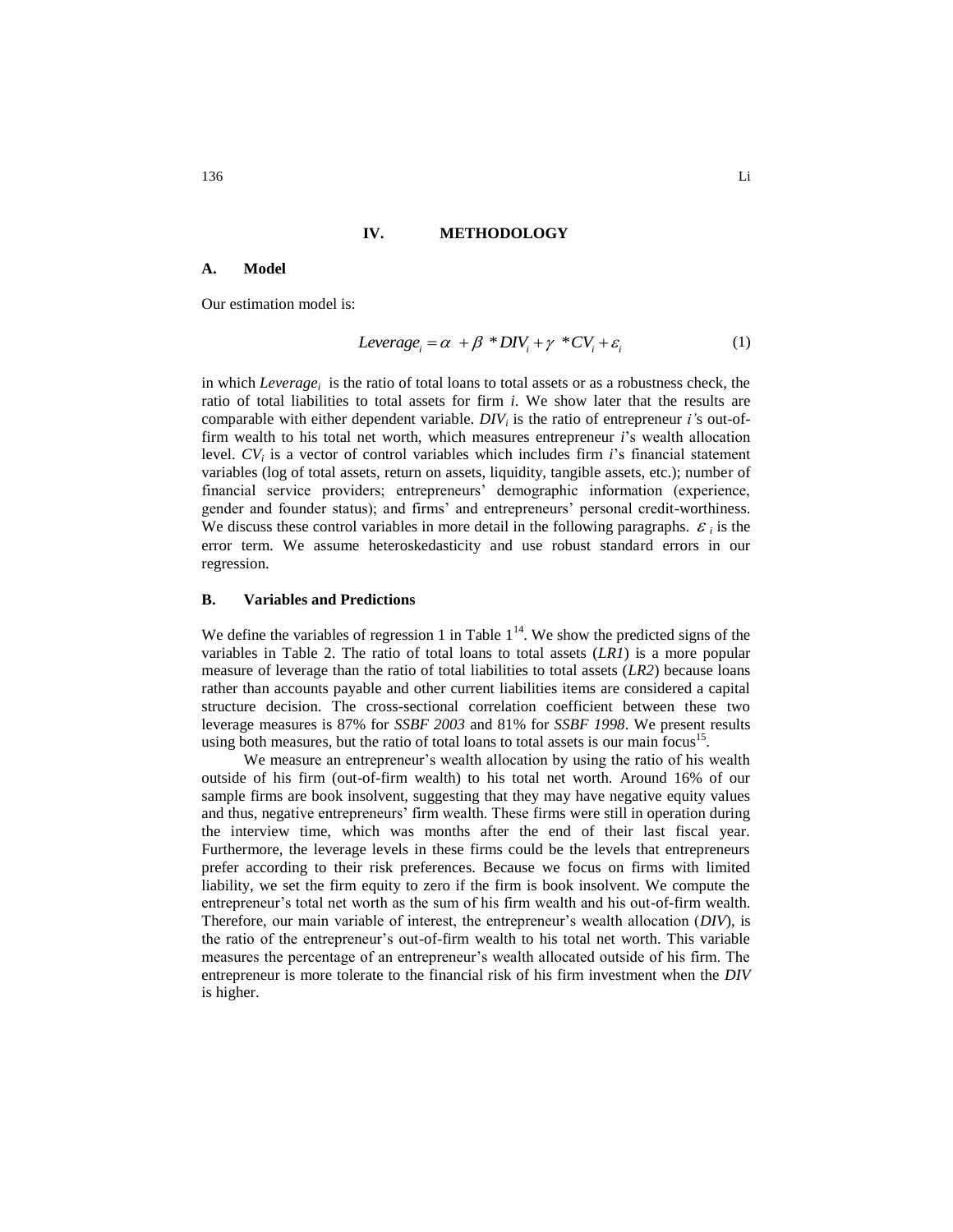| Variable                | Definition                                                                                      |
|-------------------------|-------------------------------------------------------------------------------------------------|
| LR1                     | Total loans divided by total assets                                                             |
| LR <sub>2</sub>         | Total liabilities divided by total assets                                                       |
| DIV                     | The entrepreneur's out-of-firm wealth divided by his total net worth                            |
| DIV <sub>2</sub>        | The entrepreneur's out-of-firm wealth adjusted for collateral divided by his<br>total net worth |
| <b>Size</b>             | Log of total assets                                                                             |
| Growth Options          | Dummy variable for firms with positive employment growth during 2003                            |
| (Employment)            | fiscal year                                                                                     |
| Growth Options          | Dummy variable for firms with positive sales growth during 2003 fiscal                          |
| (Sales)                 | year                                                                                            |
| Profitability           | Net income divided by total assets                                                              |
| Tangible Assets         | Sum of inventory and book value of land divided by total assets                                 |
| Liquidity               | Cash divided by total assets                                                                    |
| Firm Age                | Log of firm age                                                                                 |
| Number of FSP           | The number of the firm's financial service providers                                            |
| Gender                  | 1 if the entrepreneur is female, 0 otherwise                                                    |
| Founder                 | 1 if the entrepreneur is the original founder, 0 otherwise                                      |
| <b>Owner Bankruptcy</b> | 1 if the entrepreneur declared personal bankruptcy in the previous 7 years, 0<br>otherwise      |
| Firm Bankruptcy         | 1 if the firm declared bankruptcy in the previous 7 years, 0 otherwise                          |
| Experience              | Log of the entrepreneur's experience in his current business (in years)                         |

| Table 1                  |  |  |  |  |  |  |
|--------------------------|--|--|--|--|--|--|
| Definitions of variables |  |  |  |  |  |  |

We hypothesize that entrepreneurs with more wealth invested in their firms use less leverage to reduce the likelihood of bankruptcy. In contrast, entrepreneurs with more wealth outside of the firms use more leverage because they can absorb more risk of losing their firm investments. Thus, we expect leverage to be positively related to the entrepreneur's wealth allocation measure, *DIV*, as indicated in column 7 of Table 2.

When some entrepreneurs use out-of-firm personal assets as collateral or personal guarantees to obtain loans for their firms, that part of their out-of-firm assets is subject to the claims of firms' creditors and is tied to their firms. We adjust out-of-firm assets by subtracting the amount of collateralized or guaranteed loans from the out-offirm assets. *DIV2* is the ratio of the adjusted out-of-firm assets to entrepreneurs' total net worth $16$ .

We control for capital structure determinants that have been identified in the extant literature. Frank and Goyal (2007) review the extant empirical literature and suggest that only a small number of determinants are statistically and economically significant. These variables include growth options<sup>17</sup>, firm size, tangible assets<sup>18</sup>, and profitability.

Table 2 presents the theoretical predictions and empirical findings of different determinants of capital structure. In columns 1, 2, and 3, we show the inferences of the trade-off hypothesis, the pecking order hypothesis, and agency theory respectively. In column 4, we show the empirical findings of Frank and Goyal (2007). The empirical results of Cole (2008) are presented in column 5. Mueller (2008)'s results are presented in column 6. In column 7, we show the inferences of regression 1.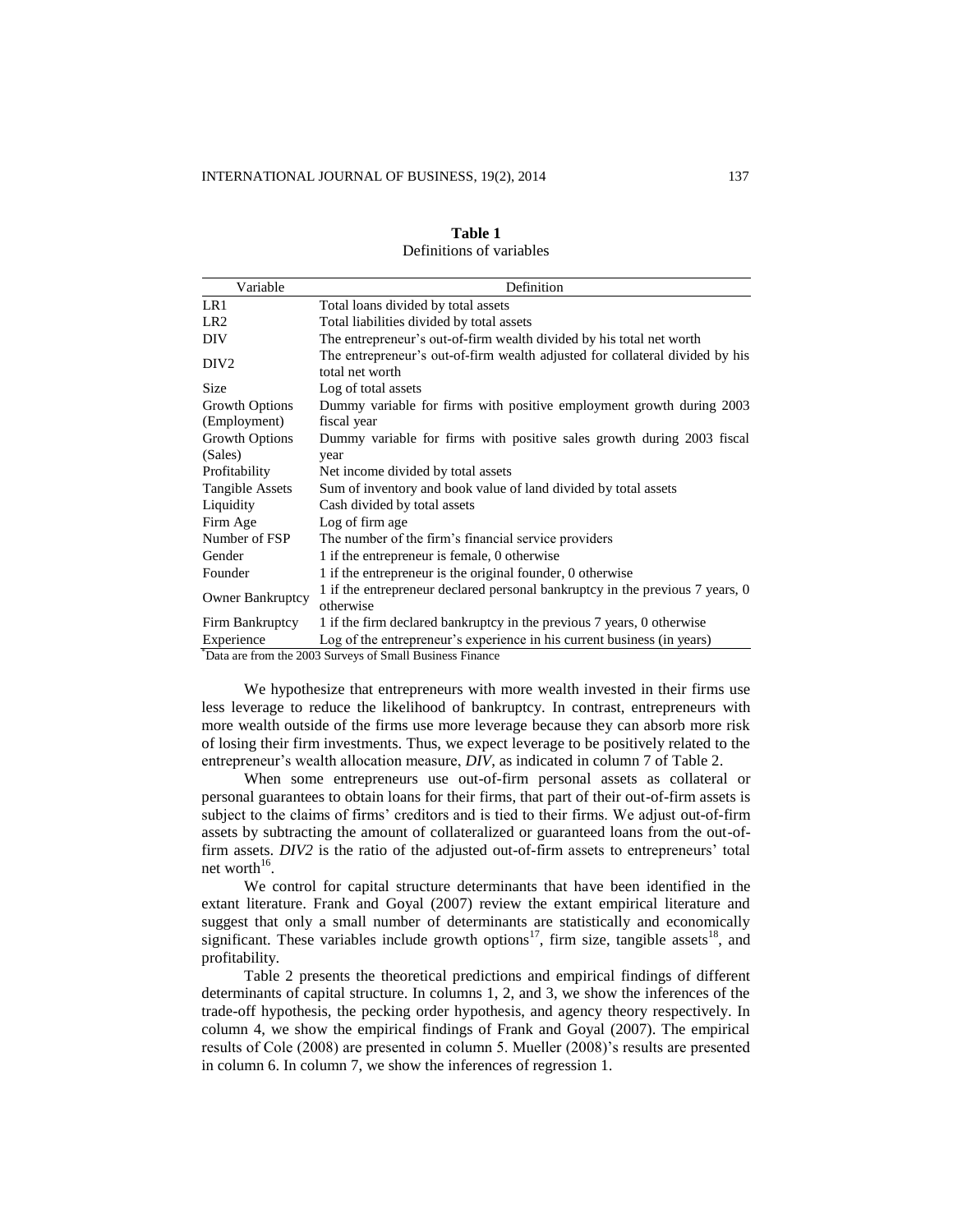|                     |               | <b>Theory Predictions</b> |               | <b>Empirical Findings</b>  |                |                   |              |
|---------------------|---------------|---------------------------|---------------|----------------------------|----------------|-------------------|--------------|
|                     |               | 2                         | 3             | 4                          | 5              | 6                 | $\tau$       |
| Variables           | Trade-<br>Off | Pecking-<br>Order         | Agency        | Frank &<br>Goyal<br>(2007) | Cole<br>(2008) | Mueller<br>(2008) | Li<br>(2009) |
| DIV                 | 9             | 9                         | $\mathcal{P}$ | 9                          | ?              |                   | $+$          |
| Firm Size           | $^{+}$        | $+/-$                     | $^{+}$        | $^{+}$                     |                | 0                 | $+/-$        |
| Growth<br>Options   |               | $+/-$                     |               |                            | 0              | $\gamma$          | $+/-$        |
| Profitability       | $^{+}$        |                           | ?             |                            |                | ?                 | $+/-$        |
| Tangible<br>Assets  | $^{+}$        | $+/-$                     | $^{+}$        | $+$                        | $^{+}$         | ?                 | $+/-$        |
| Liquidity           | 9             |                           | 9             | 9                          |                | 9                 |              |
| Firm Age            | 9             | $+/-$                     |               | 9                          |                |                   |              |
| <b>FSP</b>          |               | 9                         |               | 9                          | $^{+}$         |                   | $^{+}$       |
| Gender              | າ             | 9                         |               | 9                          |                |                   |              |
| Founder             | 9             |                           |               | 9                          | 9              |                   |              |
| Experience          | າ             | າ                         | ი             | 9                          | 9              | 9                 | $^{+}$       |
| Owner<br>Bankruptcy | 9             | 9                         | $\mathcal{D}$ | 9                          |                | 9                 |              |
| Firm<br>Bankruptcy  | 9             | 9                         | $\mathcal{P}$ | 9                          |                | 9                 |              |

**Table 2** Theoretical predictions and empirical findings of the coefficients

0 stands for the coefficient is not significant at the 10% level. ? stands for the theory having no prediction on the coefficient or the variable is missing or not reported in the empirical study. Variables are defined in Table 1.

Entrepreneurs' working experience in their fields can play an important role in obtaining credit. More experienced entrepreneurs are likely to know more bankers and can obtain loans more easily. We use the natural log of entrepreneurs' experience and expect the sign of the coefficient to be positive<sup>19</sup>.

Entrepreneurs who are the original founders of the firms might be emotionally tied to their firms and avoid financial risk by limiting leverage usage. We include a dummy variable that equals 1 if entrepreneurs are original founders and 0 otherwise. We expect the coefficient to be negative. However, it is also possible that we fail to find a significant coefficient because founders have the option to be highly levered and only commit funds to their firms when needed.

*SSBF 2003* reports information on an entrepreneur's personal and business credit-worthiness. We control for credit-worthiness of entrepreneurs and firms by constructing two dummy variables. The first dummy variable is equal to 1 if firms declared bankruptcy in the previous seven years and 0 otherwise. The second dummy variable is equal to 1 if entrepreneurs declared personal bankruptcy in the previous seven years and 0 otherwise. We hypothesize that entrepreneurs with more creditworthiness find it easier to obtain credits. Thus, the expected signs of these two coefficients are negative.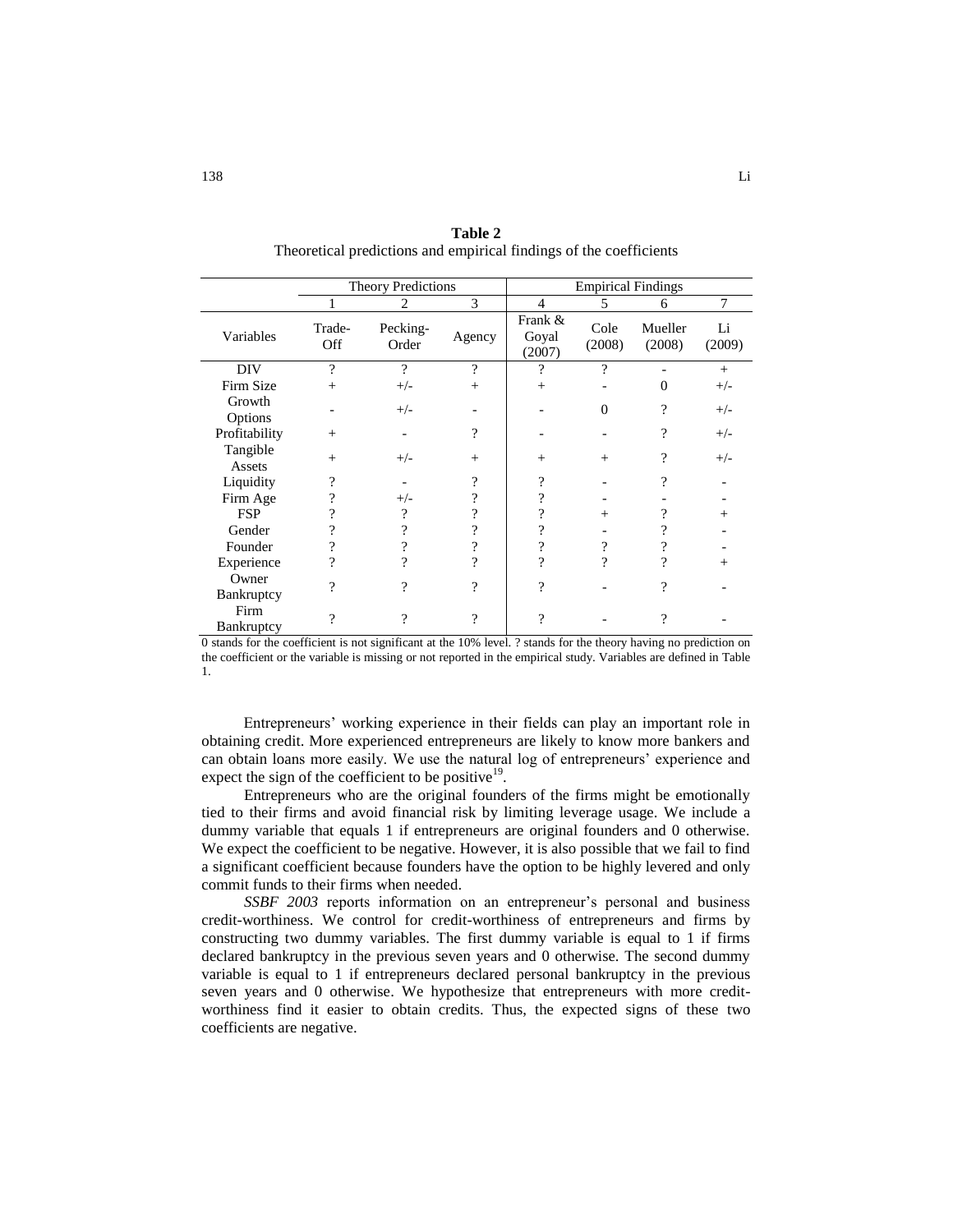# **V. RESULTS**

#### **A. Summary Statistics**

We present the mean, median, standard deviation, minimum and maximum of key variables in Table 3. The average total loans to total assets ratio is 44% and the average total liabilities to total assets ratio is 66%. The average *DIV* is 0.79, suggesting that entrepreneurs on average allocate 79% of their wealth outside of their firms. After adjusting for out-of-firm wealth collateral and personal guarantees, we observe a lower value for the average out-of-firm wealth allocation measure. The average *DIV2* is 0.71. We also observe a lower value of the median *DIV2* (84%) than the value of the median *DIV* (88%).

Table 3 shows that the average *firm size* (log of total assets) is 13.13, suggesting that on average firms have total assets of about \$0.5 million. The smallest *firm size* value is 6.40 (just \$602), while the largest value is 17.32 (\$33 million). The average *firm age* (log of firm age) is 2.6, suggesting that firms have been in their businesses for about 14 years. The youngest firm has just operated for 1 year, while the oldest firm has existed for 103 years.

## **Table 3** Summary statistics

| Variable                | Mean  | Median         | Std. Dev. | Min     | Max   |
|-------------------------|-------|----------------|-----------|---------|-------|
| LR1                     | 0.44  | 0.20           | 0.81      | 0.00    | 9.49  |
| LR <sub>2</sub>         | 0.66  | 0.47           | 1.00      | 0.00    | 10.54 |
| DIV                     | 0.79  | 0.88           | 0.23      | 0.00    | 1.00  |
| DIV <sub>2</sub>        | 0.71  | 0.84           | 0.34      | 0.00    | 1.00  |
| <b>SIZE</b>             | 13.14 | 13.25          | 2.12      | 6.40    | 17.32 |
| Growth Options          | 0.25  | 0.00           | 0.43      | 0.00    | 1.00  |
| Profitability           | 0.73  | 0.14           | 2.26      | $-4.40$ | 24.55 |
| <b>Tangible Assets</b>  | 0.19  | 0.08           | 0.24      | 0.00    | 1.00  |
| Liquidity               | 0.21  | 0.11           | 0.25      | 0.00    | 1.00  |
| Firm Age                | 2.58  | 2.77           | 0.88      | 0.00    | 4.63  |
| Number of FSP           | 3.14  | 3.00           | 1.90      | 0.00    | 16.00 |
| Gender                  | 0.16  | $\Omega$       | 0.37      | 0.00    | 1.00  |
| Founder                 | 0.64  | 1              | 0.48      | 0.00    | 1.00  |
| Experience              | 3.01  | 3.18           | 0.65      | 0.00    | 4.26  |
| Firm Bankruptcy         | 0.00  | $\overline{0}$ | 0.06      | 0.00    | 1.00  |
| <b>Owner Bankruptcy</b> | 0.00  | $\overline{0}$ | 0.06      | 0.00    | 1.00  |

Table 3 presents the summary statistics of our key variables based on the *SSBF 2003* data. Our sample has 2091 observations. Variables are defined in Table 1.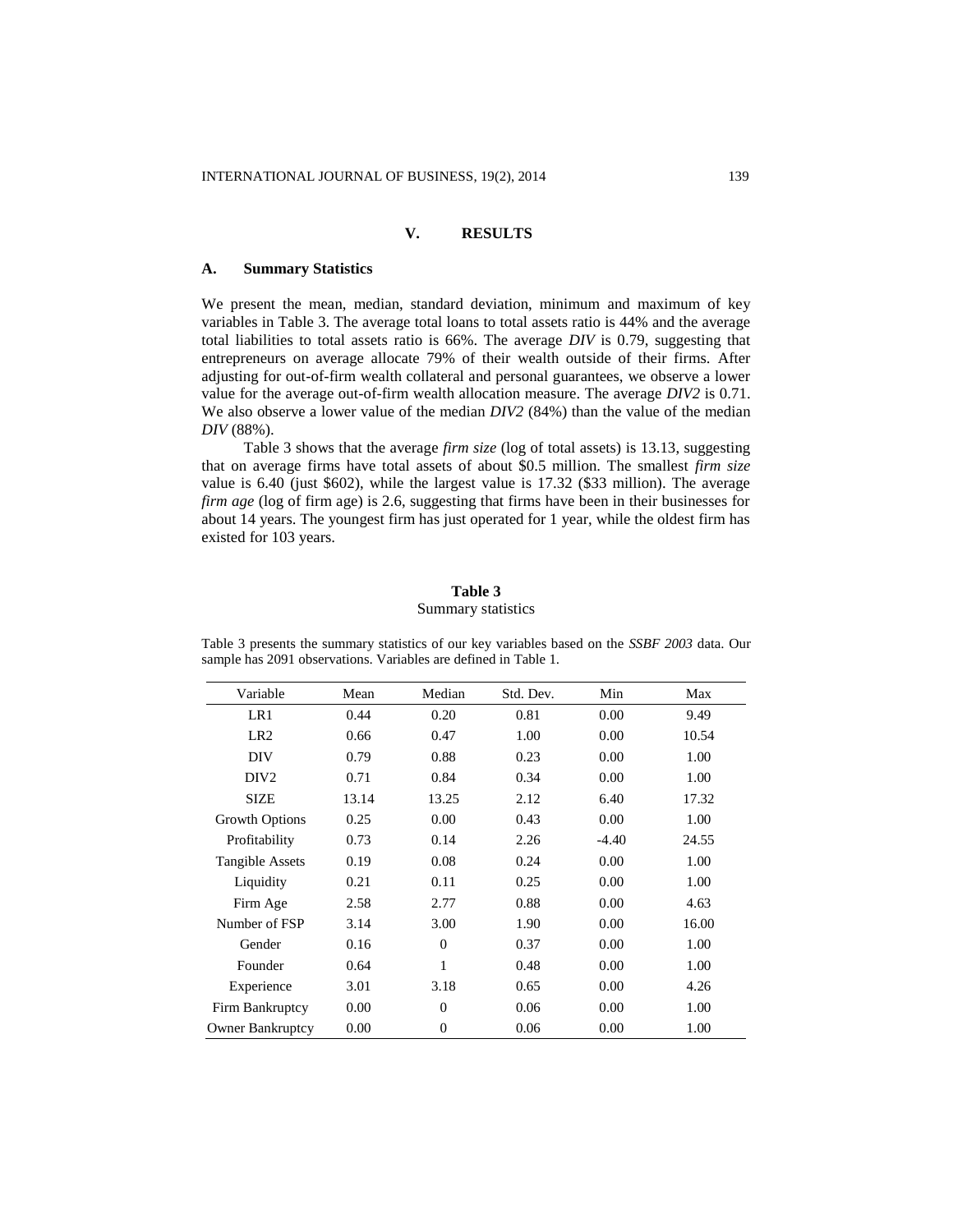Table 3 shows that the mean Number of Financial Service Providers (FSP) is 3.14, suggesting that firms have approximately 3 financial service providers on average. Some firms have as many as 16 financial service providers, while other firms have none. In our sample, 64% of the entrepreneurs are the original founders of their businesses. Only 16% of the entrepreneurs are female, while 84% are male.

On average, entrepreneurs have around 20 years of experience in their own businesses (log of experience is 3.00). The most experienced entrepreneur has been working in his field for 71 years (log of experience is 4.26), while the least experienced one has only 1 year (log of experience is 0). Table 3 also shows that most entrepreneurs are credit-worthy in terms of both firm and personal bankruptcy histories. Less than 1% of the entrepreneurs have declared firm or personal bankruptcy in the previous 7 years.

#### **B. Multivariate Statistics**

Table 4 Column 1 shows that the coefficient for the allocations measure, *DIV*, is around 0.830 at better than the 1% significance level, suggesting that the ratio of total loans to total assets increases by 0.830 percentage points when *DIV* increases by 1 percentage point. This finding is consistent with the hypothesis that entrepreneurs who allocate more wealth outside their firms tend to use more leverage.

The coefficients of control variables are also generally consistent with the inference of the pecking-order theory. Column 1 shows that the leverage ratio decreases by 0.065 percentage points as the firm's total assets increase by 1 percent. The coefficient of *ROA* suggests that leverage decreases by 3.6 percentage points as *ROA* increases by 100%. Column 1 also shows that leverage decreases by 0.281 percentage points as liquidity (measured by the ratio of cash to total assets) increases by 1 percentage point. The coefficient of firm age suggests that leverage decreases by 4.8 percentage points as the firm age increases by 1%.

The coefficient on the number of financial service suggests that leverage increases by 4.4 percentage points as the firm adds one more financial service provider. The coefficient of entrepreneurs' experience is positive. However, it is not statistically significant at the 10% level when we use DIV to measure wealth allocation. When we adjust the effect of personal guarantees and out-of-firm assets collateral by using DIV2, column 2 shows that the financial leverage ratio increases by 6.6 percentage points when the entrepreneur's experience increases by 1%.

The coefficient suggests that leverage ratio in firms where entrepreneurs are original founders is 8.3 percentage points lower than it is in other firms, which is consistent with our prediction that entrepreneurs who are original founders are more emotionally tied with their firms and more conservative in using debt.

The coefficient of the entrepreneurs' personal bankruptcy dummy variable suggests that firms' leverage decreases by 36% if entrepreneurs have declared personal bankruptcy before. This result shows that entrepreneurs who have declared personal bankruptcy in the previous 7 years significantly use less debt financing on the firm level. The coefficient of the firm bankruptcy dummy variable is not statistically different than zero at better than 10% level.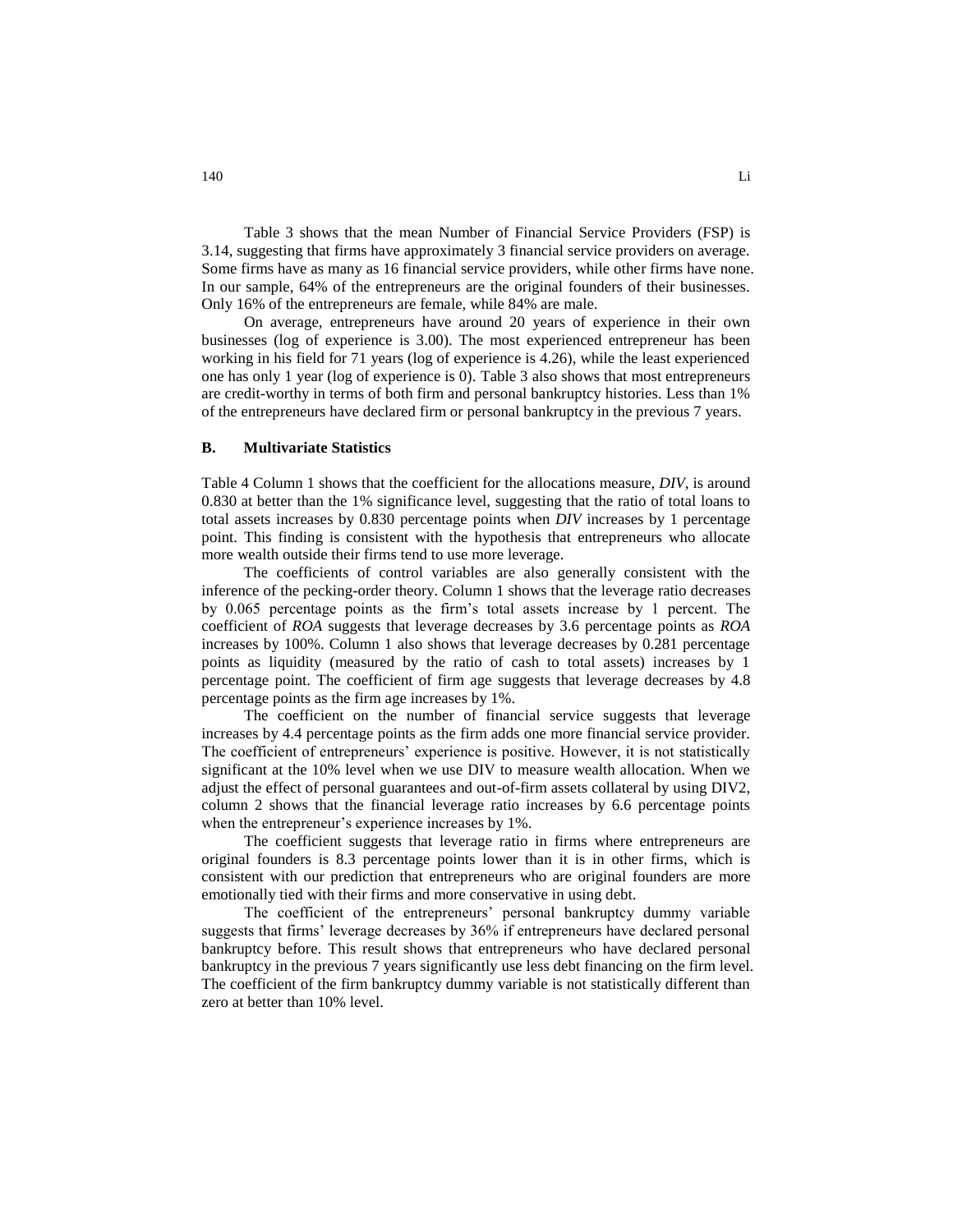#### **Table 4** Multivariate results

Column 1 presents the regression 1 result on the sample excluding credit-constrained firms and outliers in *SSBF 2003* by LR1 as the dependent variable and DIV as the variable of interest. In column 2, we use DIV2 as the alternative variable of interest. In column 3, we use LR2 as the alternative dependant variable. Column 4 presents the result of regression 1 on a sub-sample of firms that do not use out-of-firm wealth collateral, personal guarantees, and co-signers. Column 5 shows the result of regression 1 when we use the increase in sales as the alternative proxy for growth options. Column 6 shows the result of regression 1 using *SSBF 1998* data. Variables are defined in Table 1. Regression 1 is: LOANS/ASSETSi=B0+B1\*DIVi+B2\*SIZEi+B3\*GROWTH OPTIONSi+ B4\*ROAi+B5\*TANGIBLE ASSETSi+B6\*LIQUIDITY i+B7\*NUMBER OF FSPi+B8\*FIRMAGEi+B9\*EXPERIENCEi+B10\*GENDERi+B11\*FOUNDERi+ B12\*OWNER BANKRUPTCYi+ B13\*FIRM BANKRUPCTYi +ERRORi

|                       |                  | $\overline{c}$   | 3                | 4                | 5                | 6                        | 7                              | 8                              | 9                                   |
|-----------------------|------------------|------------------|------------------|------------------|------------------|--------------------------|--------------------------------|--------------------------------|-------------------------------------|
|                       | <b>SSBF 2003</b> | <b>SSBF 2003</b> | <b>SSBF 2003</b> | <b>SSBF 2003</b> | <b>SSBF 1998</b> | SSBF 2003 No<br>Partial# | <b>SSBF 2003</b><br>Winsorized | <b>SSBF 2003</b><br>Winsorized | <b>SSBF 2003</b><br>$50\%$ + Shares |
|                       | LR1              | LR1              | LR <sub>2</sub>  | LR1              | LR1              | LR1                      | LR1                            | LR1                            | LR1                                 |
| DIV                   | 0.830            |                  | 1.117            | 0.833            | 0.783            | 0.834                    | 0.743                          |                                | 0.862                               |
|                       | $(13.84)$ ***    |                  | $(15.61)$ ***    | $(13.72)$ ***    | $(8.76)$ ***     | $(13.85)$ ***            | $(11.62)$ <sup>***</sup>       |                                | $(10.48)$ ***                       |
| DIV2                  |                  | 0.425            |                  |                  |                  |                          |                                | 0.438                          |                                     |
|                       |                  | $(12.44)$ ***    |                  |                  |                  |                          |                                | $(12.49)$ ***                  |                                     |
| <b>SIZE</b>           | $-0.065$         | $-0.092$         | $-0.082$         | $-0.062$         | $-0.041$         | $-0.063$                 | $-0.098$                       | $-0.118$                       | $-0.079$                            |
|                       | $(3.60)$ ***     | $(5.56)$ ***     | $(3.65)$ ***     | $(3.54)$ ***     | $(1.80)^*$       | $(3.50)$ ***             | $(5.24)$ ***                   | $(6.85)$ ***                   | $(3.27)$ ***                        |
| Growth Options        | 0.032            | 0.034            | 0.114            |                  |                  | 0.020                    | 0.034                          | 0.036                          | 0.047                               |
| ( <i>Employment</i> ) | (0.79)           | (0.82)           | $(2.01)$ **      |                  |                  | (0.50)                   | (0.80)                         | (0.86)                         | (0.90)                              |
| Growth Options        |                  |                  |                  | $-0.023$         |                  |                          |                                |                                |                                     |
| (Sales)               |                  |                  |                  | (0.68)           |                  |                          |                                |                                |                                     |
| Profitability         | $-0.036$         | $-0.036$         | $-0.043$         | $-0.036$         | 0.082            | $-0.040$                 | $-0.004$                       | $-0.004$                       | $-0.043$                            |
|                       | $(2.39)$ **      | $(2.45)$ **      | $(2.59)$ **      | $(2.36)$ **      | (1.59)           | $(2.64)$ ***             | (0.23)                         | (0.30)                         | $(1.85)^{*}$                        |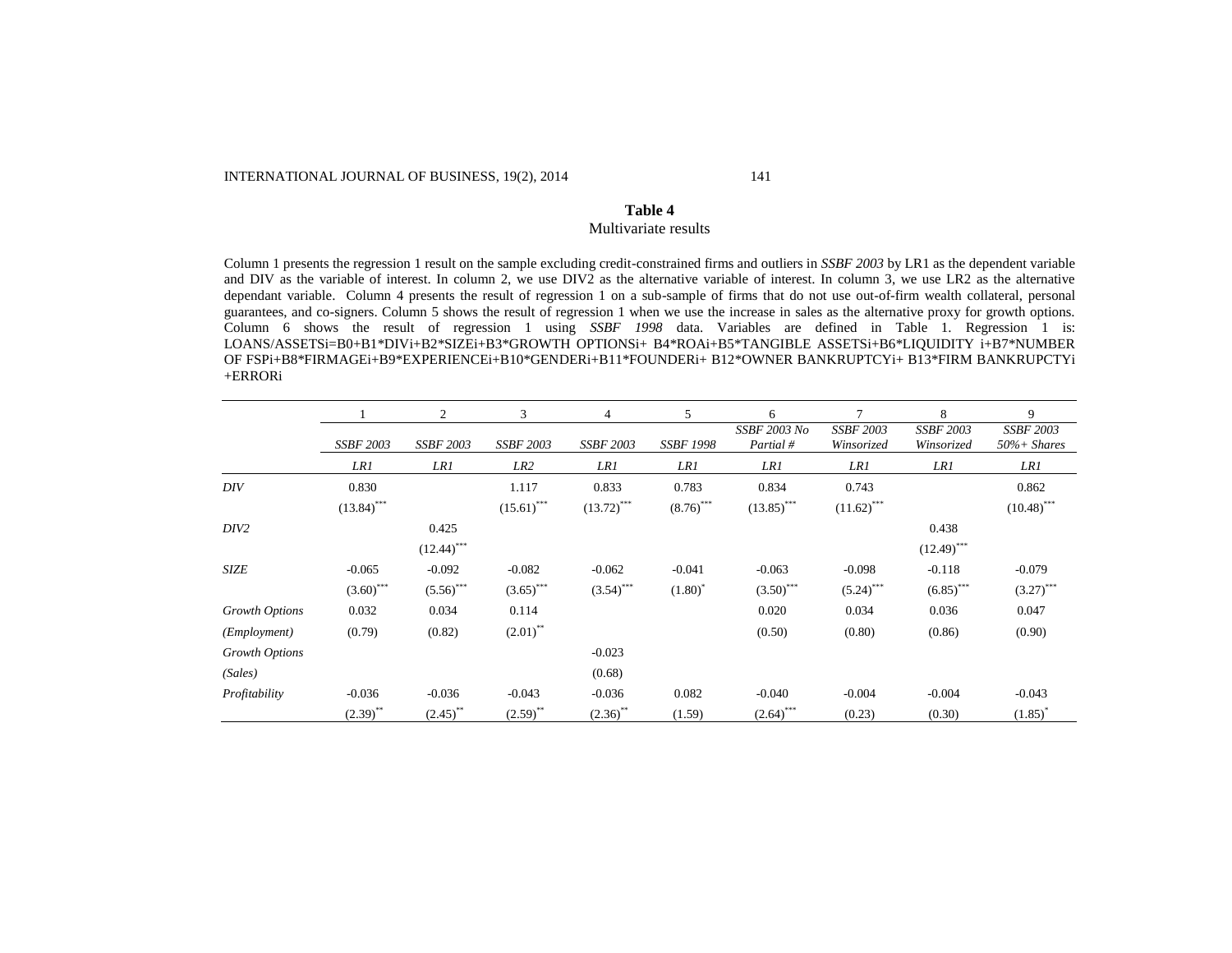|                            |                        |                           |              |                                         | $1400 \tau$ (continued) |              |              |              |                        |
|----------------------------|------------------------|---------------------------|--------------|-----------------------------------------|-------------------------|--------------|--------------|--------------|------------------------|
| Tangible Assets            | 0.114                  | 0.085                     | 0.141        | 0.109                                   | 0.326                   | 0.131        | 0.108        | 0.082        | 0.200                  |
|                            | (1.53)                 | (1.13)                    | (1.37)       | (1.47)                                  | $(2.62)$ ***            | $(1.73)$ *** | (1.28)       | (0.97)       | $(1.82)$ <sup>**</sup> |
| Liquidity                  | $-0.281$               | $-0.313$                  | $-0.385$     | $-0.281$                                | $-0.311$                | $-0.274$     | $-0.221$     | $-0.253$     | $-0.293$               |
|                            | $(2.80)$ ***           | $(3.11)$ ***              | $(3.19)$ *** | $(2.80)$ ***                            | (1.18)                  | $(2.68)$ *** | $(1.92)^{*}$ | $(2.20)$ **  | $(2.42)$ **            |
| Number of FSP.             | 0.044                  | 0.054                     | 0.062        | 0.046                                   | 0.084                   | 0.042        | 0.055        | 0.063        | 0.034                  |
|                            | $(5.31)$ ***           | $(6.48)$ ***              | $(5.80)$ *** | $(5.39)$ ***                            | $(1.96)$ **             | $(5.32)$ *** | $(5.74)$ *** | $(6.59)$ *** | $(3.36)$ ***           |
| Firm Age                   | $-0.048$               | $-0.063$                  | $-0.062$     | $-0.051$                                | $-0.053$                | $-0.062$     | $-0.076$     | $-0.087$     | $-0.018$               |
|                            | $(2.05)$ **            | $(2.64)$ ***              | $(1.98)$ **  | $(2.16)$ **                             | (1.38)                  | $(2.42)$ **  | $(2.34)$ **  | $(2.69)$ *** | (0.54)                 |
| Experience                 | 0.031                  | 0.066                     | 0.050        | 0.027                                   | 0.004                   | 0.033        | 0.085        | 0.110        | 0.043                  |
|                            | (0.80)                 | $(1.73)^{*}$              | (0.94)       | (0.70)                                  | (1.31)                  | (0.84)       | $(1.90)^{*}$ | $(2.49)$ **  | (0.86)                 |
| Gender                     | $-0.025$               | $-0.037$                  | $-0.041$     | $-0.024$                                | $-0.012$                | $-0.026$     | $-0.070$     | $-0.077$     | 0.017                  |
|                            | (0.47)                 | (0.69)                    | (0.64)       | (0.46)                                  | (0.14)                  | (0.49)       | (1.24)       | (1.36)       | (0.24)                 |
| Founder                    | $-0.083$               | $-0.078$                  | $-0.093$     | $-0.076$                                | $-0.103$                | $-0.080$     | $-0.109$     | $-0.104$     | $-0.181$               |
|                            | $(2.22)$ <sup>**</sup> | $(2.09)$ **               | $(2.12)$ **  | $(2.09)$ **                             | (1.43)                  | $(2.14)$ **  | $(2.64)$ *** | $(2.52)$ **  | $(3.20)$ ***           |
| Owner bankrupt             | $-0.357$               | $-0.373$                  | $-0.614$     | $-0.361$                                | $-0.913$                | $-0.366$     | $-0.502$     | $-0.505$     | $-0.277$               |
|                            | $(1.70)^{*}$           | $(1.70)^{*}$              | $(2.73)$ *** | $(1.73)^{*}$                            | (0.88)                  | $(1.73)^{*}$ | $(2.23)$ **  | $(2.21)$ **  | (1.03)                 |
| Firm Bankrupt              | 0.237                  | 0.244                     | 0.328        | 0.228                                   | dropped                 | 0.246        | 0.056        | 0.067        | 0.395                  |
|                            | (0.76)                 | (0.77)                    | (0.99)       | (0.73)                                  | dropped                 | (0.78)       | (0.19)       | (0.22)       | (0.85)                 |
| Constant                   | 0.643                  | 1.279                     | 0.833        | 0.637                                   | 0.315                   | 0.657        | 1.060        | 1.538        | 0.787                  |
|                            | $(2.58)$ ***           | $\left(5.75\right)^{***}$ | $(2.63)$ *** | $\left( 2.57\right) ^{\ast \ast \ast }$ | (0.93)                  | $(2.58)$ *** | $(4.07)$ *** | $(6.76)$ *** | $(2.41)$ **            |
| <i><b>Observations</b></i> | 2091                   | 2091                      | 2091         | 2091                                    | 1319                    | 2055         | 2233         | 2233         | 1284                   |
| R-squared                  | 0.11                   | 0.10                      | 0.12         | 0.11                                    | 0.08                    | 0.11         | 0.109        | 0.106        | 0.12                   |

**Table 4 (continued)**

\* Significant at 10%; \*\* significant at 5%; \*\*\* significant at 1%. Robust t statistics are in parentheses.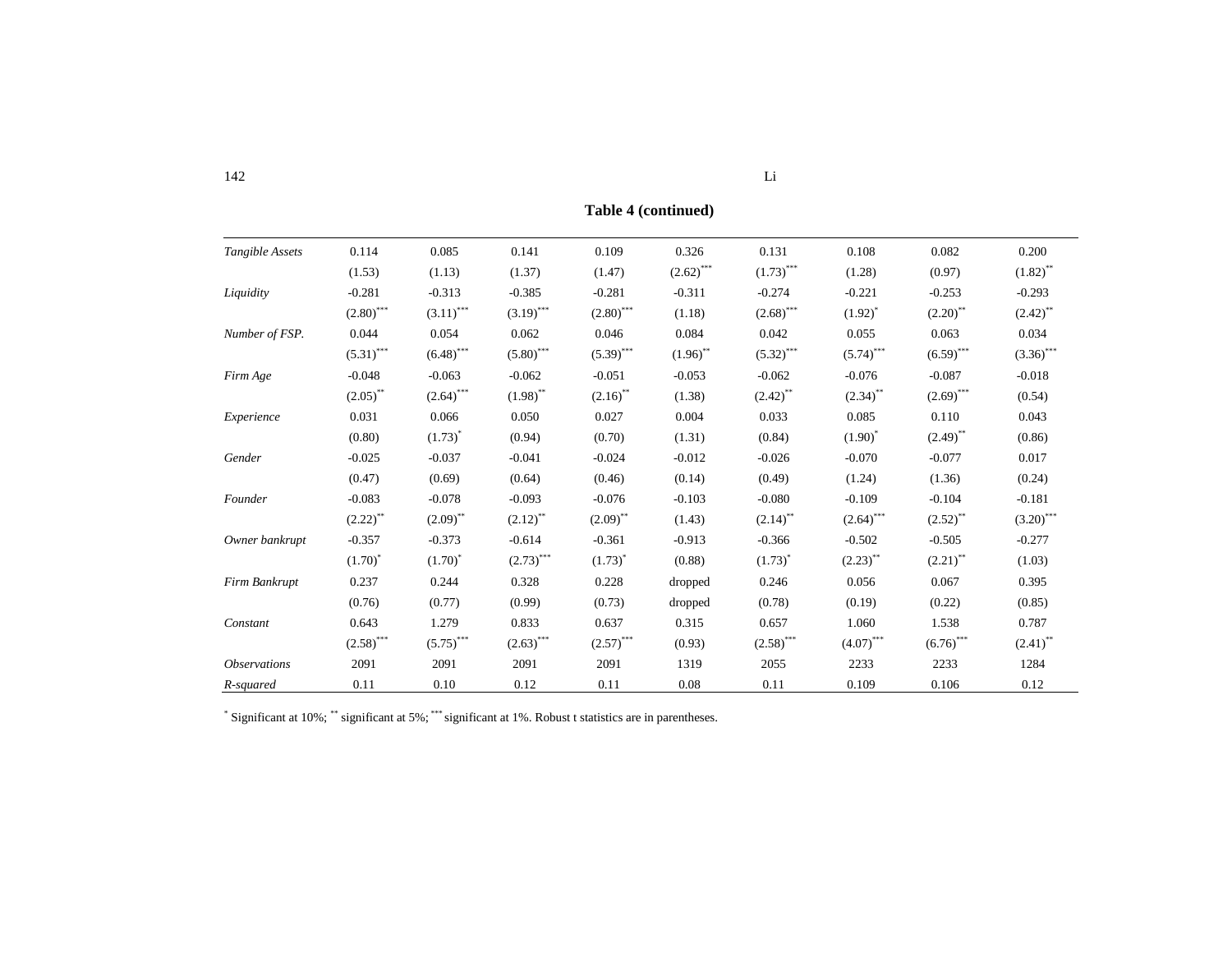We examine the Variance Inflation Factor (VIF) and tolerances (1/VIF) values of regression  $1.^{20}$  The VIF values ranges from 2.46 to 1.01, significantly lower than the critical value of 5. <sup>21</sup> Therefore, it is fair to claim that standard errors are not overestimated in regression 1 and mutlicollinearity is not affecting the estimation of regression 1.

It is arguable that *DIV* might be endogenous. We run a Hausman test by using entrepreneurs' education as an instrumental variable<sup>22</sup>. Our argument is that education is correlated with leverage only through wealth allocations. It is likely that college educated entrepreneurs have higher incomes, accumulate more out-of-firm wealth before they become self-employed, and keep their portfolios more diversified than others<sup>23</sup>. Our test result shows that education is not related to leverage other than through  $DIV^{24}$ . This result suggests that endogeneity does not bias the regression result significantly. OLS (or WLS) is a more efficient approach than the Two-State-Least-Square approach.

Column 2 presents the estimation result of regression 1 using *DIV2*, the alternative measure of wealth allocation. We compute *DIV2* by deducting the total amount of loans that entrepreneurs obtain by using out-of-firm assets as loan collateral, personal guarantees, and co-signers from their out-of-firm wealth and then dividing the residual by entrepreneurs' total net worth. Column 2 shows that the coefficient of *DIV2* is positive and significant at better than the 1% level, which is consistent with our prediction that entrepreneurs who have more personal wealth allocated outside of their firms tend to use more debt financing. Using DIV2, we find that leverage increases by 0.425 percentage points as DIV2 increases by 1 percentage point. This result shows that the effect of wealth allocation on leverage is reduced after we adjust for personal guarantees and out-of-firm assets as collateral because entrepreneurs actually allocate more wealth to their firms than they seemingly do when we use *DIV*.

In column 3 we use the ratio of total liabilities to total assets as the alternative measure of leverage. The coefficient of *DIV* is positive and significant at better than the 1% level, which is consistent with our prediction and the result in column 1. The estimation results on the control variables are also generally consistent with the pecking order hypothesis.

In column 4 we present the result of regression 1 using the increase in sales dummy variable (*Growth Options Sales*) as an alternative proxy for growth options. The estimation results on *DIV* and most control variables are consistent with our predictions and those presented in column 1. However, the coefficient of *Growth Options Sales* itself is not statistically different from zero at better than 10% level. Column 5 shows the result of regression 1 on the *SSBF 1998* data. The coefficient of *DIV* is positive and significant at better than the 1% level. This result is consistent with our prediction.

# **C. Does Wealth Allocation Matter in Unlimited Liability Firms?**

We argue that the wealth allocation of entrepreneurs in unlimited liability firms do not matter in determining their firm-level capital structure decisions because, without the limited liability protection, all creditors of the firms can claim entrepreneurs' out-offirm assets.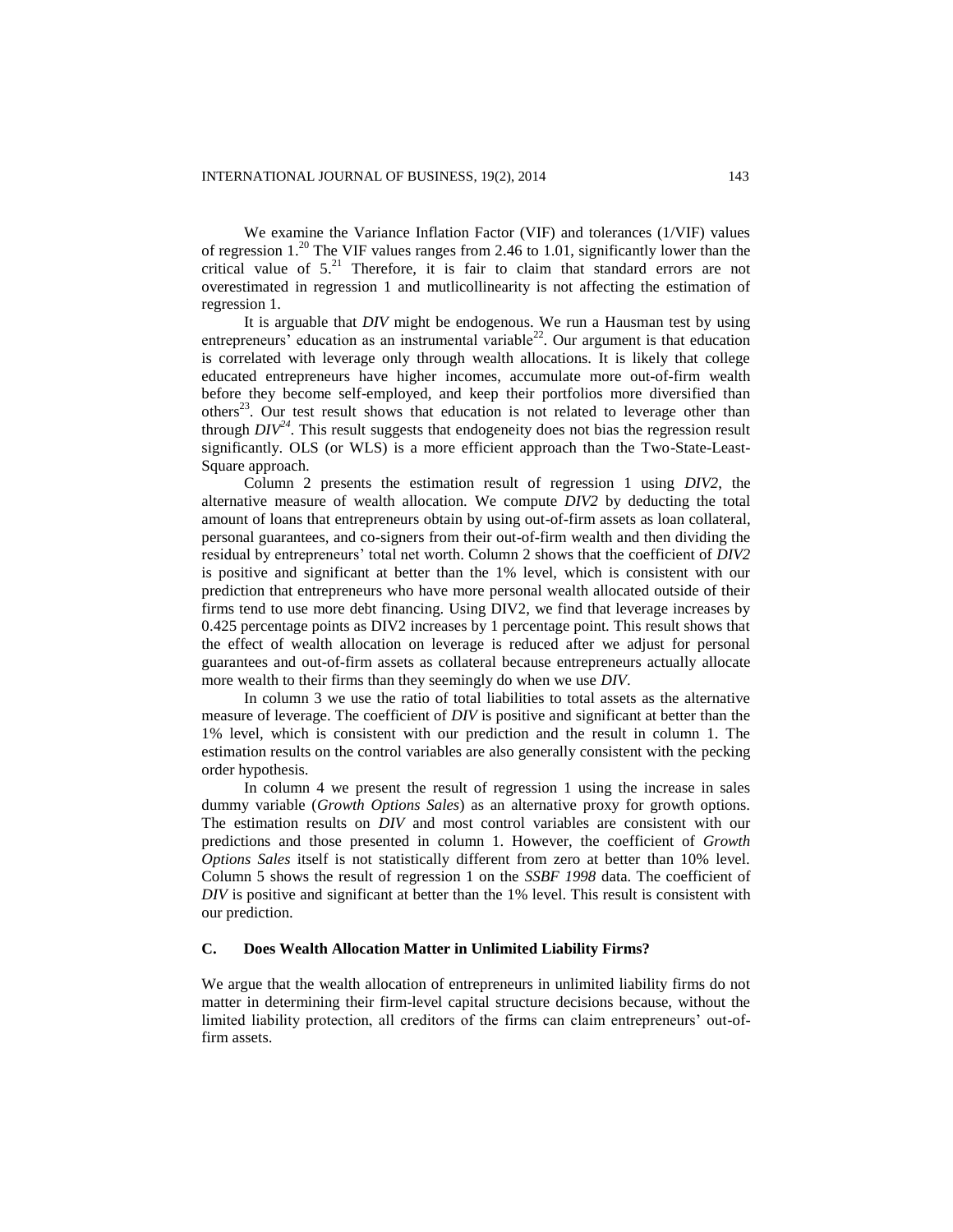We use the generalized dummy variable technique developed by Gujarati (1970 a, b) to examine whether DIV has a different effect on leverage in firms with limited liability than in firms with unlimited liability. We introduce two additional variables on the right-hand side of regression 1: a dummy variable that is equal to1 if firms are limited liability firms and 0 otherwise; and an interaction term that is the product of In the dummy variable. The modified model is shown below:<br> *Leverage*<sub>*i*</sub> =  $\alpha + \beta_1 * DIV_i + \beta_2 * LI_i + \beta_3 * \text{Interaction}_i + \gamma * CV_i + \varepsilon_i$  (2)

$$
Leverage_i = \alpha + \beta_1 * DIV_i + \beta_2 * LL_i + \beta_3 * Intersection_i + \gamma * CV_i + \varepsilon_i
$$
 (2)

where  $LL_i$  is the dummy variable and *Interaction*<sub>*i*</sub> is the interaction term of  $DIV_i$  and *LL<sup>i</sup>* . Other variables are as defined in Tables 1 and 2. The null hypothesis of this model is that  $\beta_2$  and  $\beta_3$  are not statistically different from zero, which means the coefficients of *DIV<sup>i</sup>* and the intercepts are the same across limited and unlimited liability firms. When  $LL_i$  is equal to 0, the intercept term is  $\alpha$  and the coefficient of  $DIV_i$  is  $\beta_i$ . When *LL*<sup>*i*</sup> is equal to 1, the intercept term is  $\alpha + \beta_2$  and the coefficient of *DIV<sub>i</sub>* is  $\beta_1 + \beta_3$ . If  $\beta$ <sup>*i*</sup> is not statistically significant, it means that *Leverage<sub>i</sub>* is not related to *DIV<sub>i</sub>* when *LL<sup>i</sup>* is equal to 0 (unlimited liability firms). This null hypothesis is consistent with the economic intuition that wealth allocation only affects entrepreneurs' willingness to use financial leverage in limited liability firms; entrepreneurs' wealth are 100% tied to their firms in unlimited liability firms and thus do not affect the financial leverage on the firm level.

We test regression 2 on the dataset that includes both limited and unlimited liability firms. In Table 5, column 1 presents the estimation result of regression 2 on the dataset that includes both limited and unlimited liability firms. The coefficient of *DIV* is not statistically different from zero, which suggests that wealth allocation does not affect financial leverage in unlimited liability firms  $(LL_i = 0)$  as expected by economic intuition. However, the coefficient of the interaction term is positive and statistically significant at better than the 1% level, which indicates that financial leverage is positively related to wealth allocation for limited liability firms  $(LL<sub>i</sub> = 1)$ . This result is consistent with our earlier result presented in Table 4. We also run regression 1 on a dataset that contains unlimited liability firms as a robustness check. Column 2 shows that the coefficient of *DIV* is not statistically different from zero, suggesting that wealth allocation does not matter in determining financial leverage of unlimited liability firms.

We show that different model specifications should apply to limited liability firms and unlimited liability firms. Because we are interested in the effect of wealth allocation on leverage in this paper, we focus on firms with limited liability.

## **VI. ROBUSTNESS CHECKS**

#### **A. Firm Report Partial Year Data**

There are 85 firms in SSBF 2003 that report partial year numbers on the financial statement. By including them, our estimation result could be biased because these firms' operations can be seasonal. In column 6, we test regression 1 using the data set that excludes these firms. Some firms that report partial year numbers are unlimited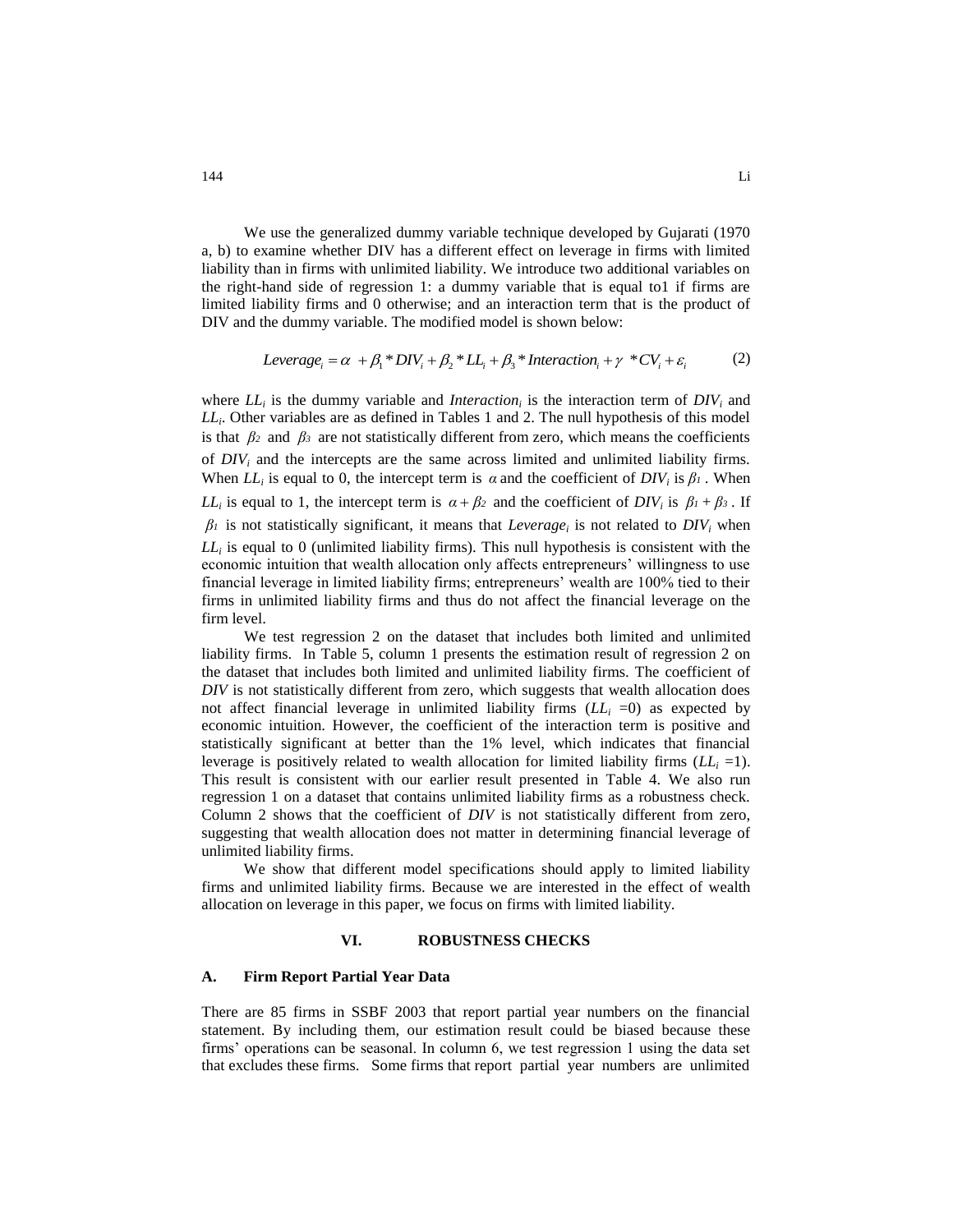#### **Table 5**

# Regression 2 (Test on unlimited liability firms)

Column 1 shows the estimation result of regression 2 by using the dataset of both limited and unlimited liability firms. The coefficient of *Interaction* is positive and significant, suggesting that wealth allocation only affects financial leverage in limited liability firms (*ll*=1). The coefficient of *DIV* is not statistically different from zero, suggesting that wealth allocation does not affect financial leverage in unlimited liability firms. Column 2 shows the estimation result of regression 1 by using a subset of data that only contains unlimited liability firms. The coefficient of *DIV* is not statistically different from zero, suggesting that wealth allocation does not affect financial leverage in unlimited liability firms. This is consistent with the result in column 1.

|                        | 1            | $\overline{2}$ |
|------------------------|--------------|----------------|
|                        | Pooled       | Unlimited      |
|                        | LR1          | LR1            |
| $\rm{DIV}$             | 0.150        | 0.168          |
|                        | (0.67)       | (0.63)         |
| LL                     | $-0.415$     |                |
|                        | $(2.53)$ **  |                |
| Interaction            | 0.700        |                |
|                        | $(3.33)$ *** |                |
| <b>SIZE</b>            | $-0.049$     | $-0.034$       |
|                        | $(3.27)$ *** | (1.23)         |
| <b>Growth Options</b>  | 0.008        | $-0.067$       |
| (Employment)           | (0.22)       | (0.84)         |
| Profitability          | $-0.016$     | 0.001          |
|                        | $(1.65)^*$   | (0.07)         |
| <b>Tangible Assets</b> | $-0.013$     | $-0.152$       |
|                        | (0.25)       | $(2.04)$ **    |
| Liquidity              | $-0.220$     | $-0.155$       |
|                        | $(2.84)$ *** | (1.29)         |
| Number of FSP.         | 0.058        | 0.116          |
|                        | $(7.03)$ *** | $(5.07)$ ***   |
| Firm Age               | $-0.065$     | $-0.086$       |
|                        | $(2.74)$ *** | (1.50)         |
| Experience             | $-0.006$     | $-0.062$       |
|                        | (0.18)       | (0.98)         |
| Gender                 | $-0.089$     | $-0.146$       |
|                        | $(2.33)$ **  | $(2.71)$ ***   |
| Founder                | $-0.089$     | $-0.102$       |
|                        | $(2.64)$ *** | (1.42)         |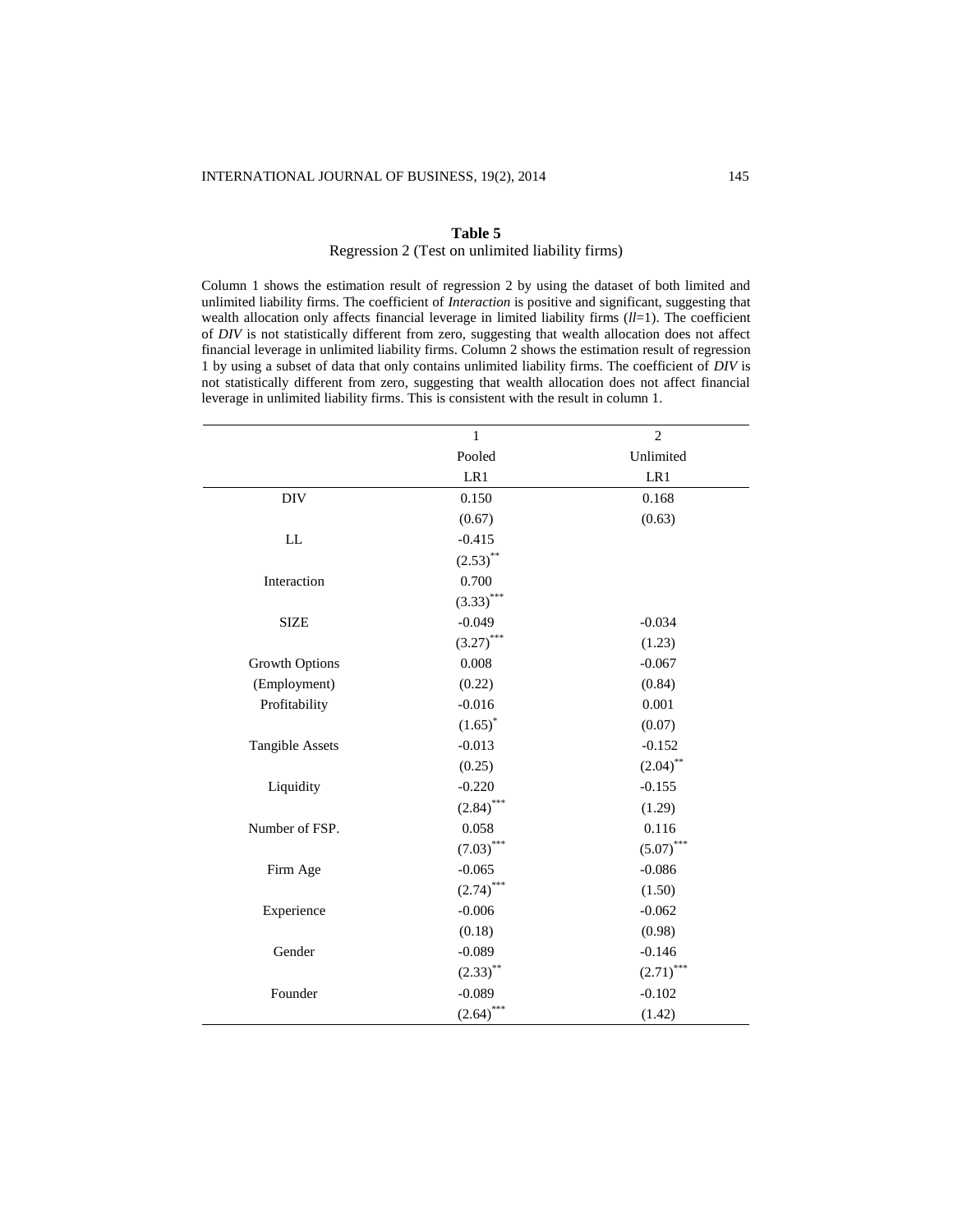| Table 5 (continued)     |                         |
|-------------------------|-------------------------|
| $-0.215$                | $-0.187$                |
| $(1.89)$ **             | $(1.85)^*$              |
| 0.352                   | 0.492                   |
| (1.46)                  | (1.41)                  |
| 0.964                   | 0.906                   |
| $(3.19)$ <sup>***</sup> | $(1.88)^*$              |
| 3206                    | 1115                    |
| 0.08                    | 0.06                    |
|                         | *** .<br>$-1$<br>$\sim$ |

\* Significant at 10%; \*\* significant at 5%; \*\*\* significant at 1%. Robust t statistics in parentheses

liability firms or overlap with the truncated outliers. Thus we obtain a sample of 2055 observations after we exclude the firms that report partial year numbers. Column 6 shows that the coefficient of DIV is positive and statistically significant at better than 1% level, which is consistent with our prediction and the result presented in column 1. Thus, these 85 firms that report partial year data do not bias our results. The coefficients of other independent variables are generally consistent with the result in column 1.

#### **B. Winsorization**

Another common method of dealing with the influence of outliers is to use winsorization, in which the most extreme tails of the distribution are replaced by the specific percentiles of the data. We winsorize *LR1, LR2, Profitability, Firm Size, ROA*, and *Liquidity* at 1 and 99 percentiles and present the estimation result of regression 1 in column 7 and column 8. Column 7 shows that the coefficient of DIV is positive and statistically significant at better than the 1% level, which is consistent with our prediction and the result presented in column 1. Column 8 shows that the coefficient of DIV2 is also positive and statistically significant at better than the 1% level. The magnitudes of these two coefficients are comparable to those when we use truncated data. The coefficients of other independent variables are generally consistent with those presented in column 1 except the coefficients on profitability and experience.

# **C. 50% or More Ownership**

Although entrepreneurs in our sample are the largest shareholders of their firms, some of them do not own more than 50% of the total shares. In this case, it is possible that their wealth allocation do not affect the firm-level capital structure decisions because of the lack of dominant shareholdings. We test regression 1 on a group of entrepreneurs who own more than 50% of the shares. There are 1284 observations in this data set. Column 9 presents the estimation result of regression 1 using this subset of firms with dominant shareholders. The coefficient of DIV is positive and statistically significant at better than the 1% level, which is consistent with our prediction and the earlier estimation results. The coefficients of other independent variables are generally consistent with those presented in column 1 except those on tangible assets and owner bankruptcy dummy.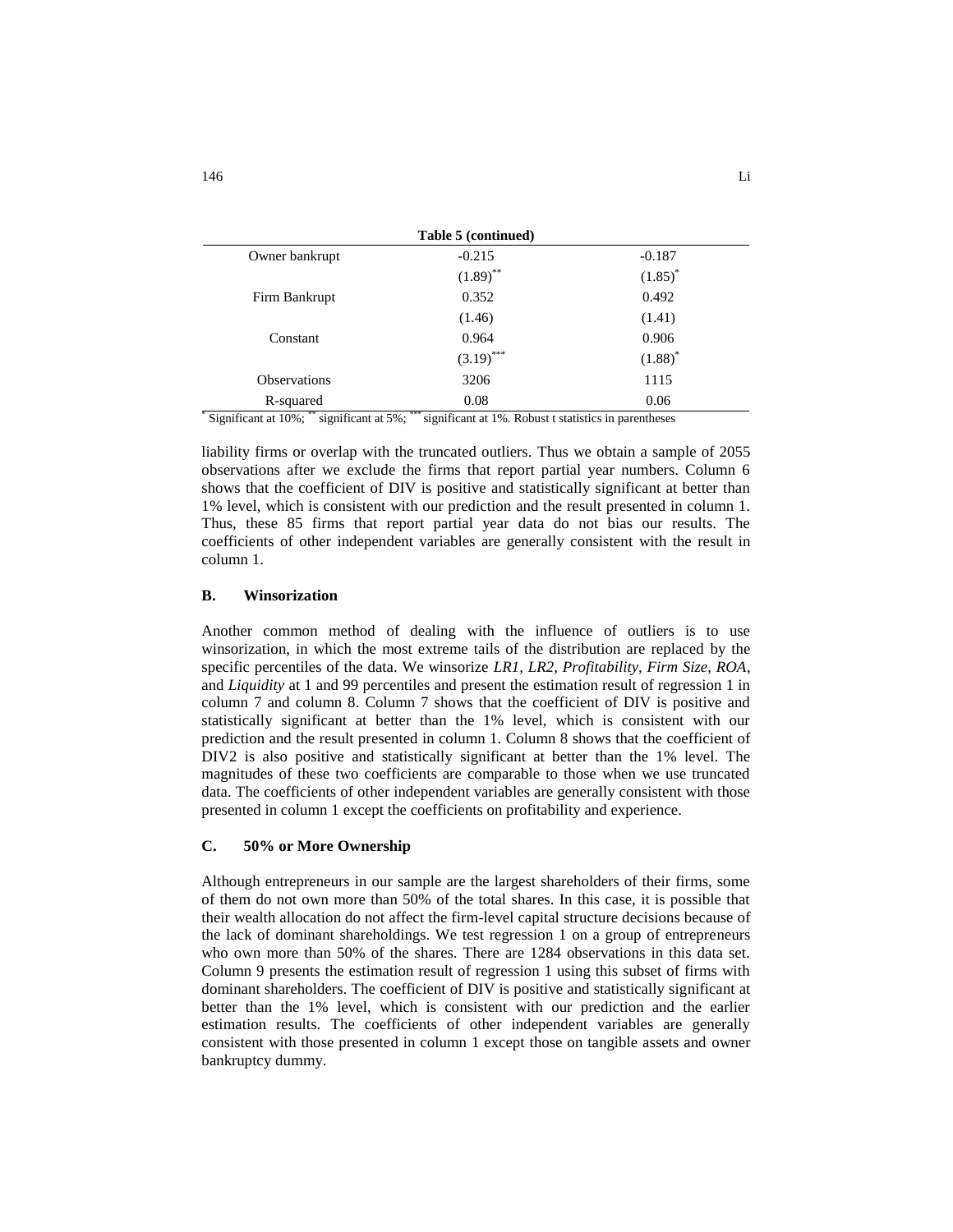### **VII. POLICY IMPLICATION**

Our research focuses on small privately owned firms that have limited liability, which is a significant portion of all small privately owned firms. In our nationally representative sample, limited liability firms account for more than 50% of all small privately owned firms. We do not intend to generalize our results to the population of small businesses. However, our results have important policy implications for incorporated small privately owned firms, which account for a significant portion of the overall economy. On the micro-level, we show that entrepreneurs in these firms adjust their firm-level capital structure according to their wealth allocation. It is important for lenders to understand this relation so that they can design products to meet entrepreneurs' financing needs and control lending risk.

On the macro-level, our findings are also meaningful in the following aspects. First, the Small Business Administration (SBA) currently helps small businesses in obtaining financing by offering loan guarantees. However, SBA requires that these SBA-backed loans must also be personally guaranteed by any person that owns 20% or more interest in the firm. If SBA-backed loans do not offer better interest rates than loans obtained directly from banks using personal guarantees, then personal guarantees merely shift wealth allocation from out-of-firm wealth to firm wealth, which discourages entrepreneurs' incentives to apply for loans. Thus we argue that the personal guarantee requirements of the SBA-backed loans are not necessarily helpful to entrepreneurs in privately held limited liability firms unless borrowers can obtain better interest rates by using SBA. Second, we show evidence that is consistent with the inference of the pecking-order theory in these firms where information asymmetry is more prevalent than in public corporations. It is important for policy-makers to understand that information asymmetry is an important factor that makes it more expensive and difficult for these firms to finance their projects. Our findings are consistent with the inference of the pecking order hypothesis that smaller and younger firms are adversely affected by the higher information asymmetry, which result in lower financial leverage. However, outside debt financing is extremely important for these very small and young privately-owned firms. One important policy implication is that lenders and policy makers could develop mechanisms to reduce the information asymmetry problem among small privately owned firms. For example, a universal small business database which keeps track of businesses' operational and financial information and business owners' demographic information might help in reducing the information asymmetry problem.

In our analysis, we also show that firms' leverage increases with the number of their financial service providers. This finding is important especially at the current time when policy makers seek to revive the economy from a deep recession. According to Girard (2009), since the financial crisis began in 2008, the U.S. government has spent enormous amounts of money on bailing out businesses that are "too big to fail". However, as a critical part of the overall economy, small businesses are also facing credit constraints in the crisis. They require the same attention as big businesses do. Our result suggests that small privately owned firms benefit from more competition among lenders, which could be meaningful for policy-makers when they design policies to revive the economy from the recession.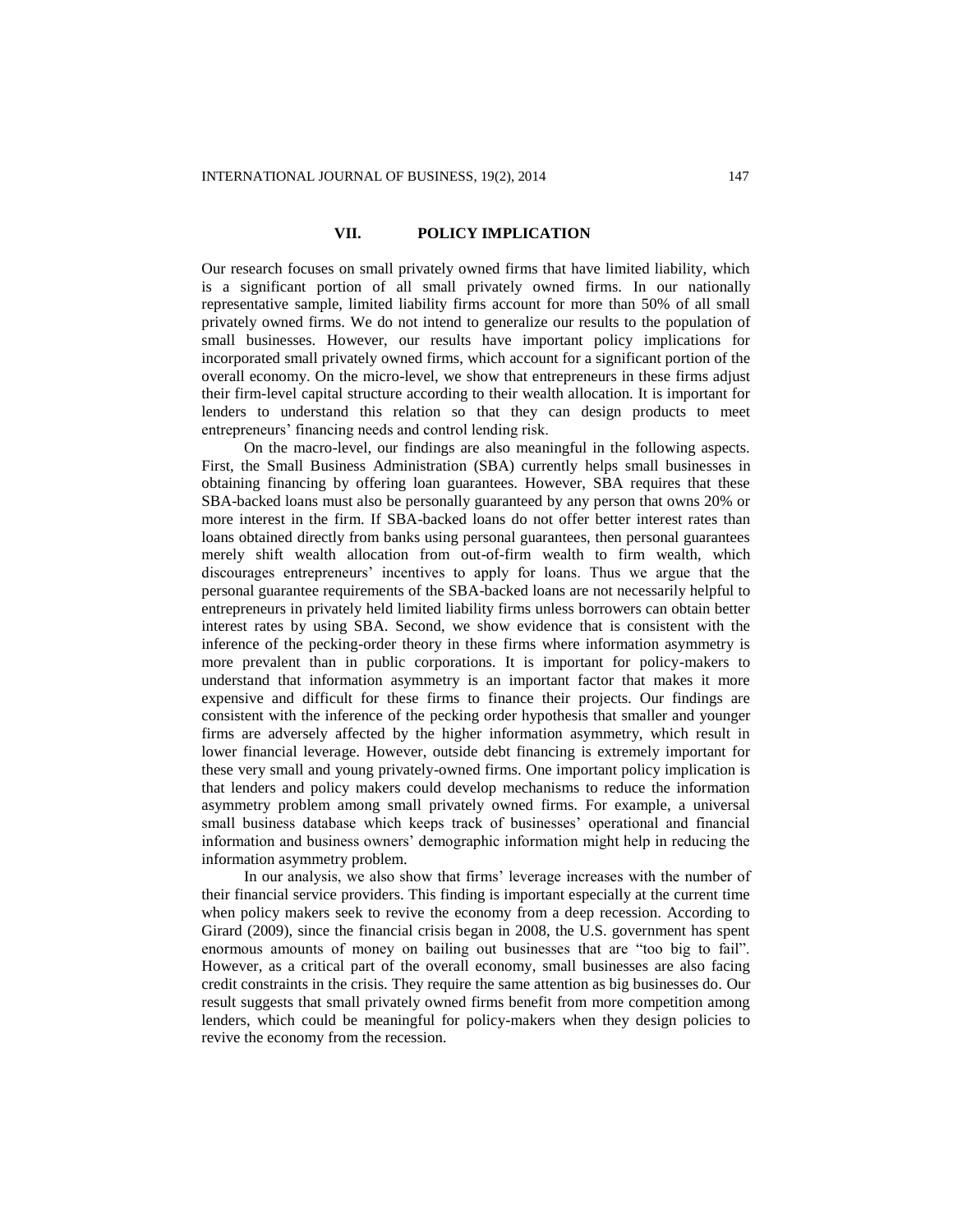#### **VIII. CONCLUSION**

In this paper we examine the relationship between entrepreneurs' allocations of wealth and their firms' leverage levels. We find that entrepreneurs' wealth allocation, measured by the ratio of their out-of-firm wealth to their total wealth, is positively related to their firm-level financial leverage. Compared to the previous literature, we use a sample that is more representative of the population by including book insolvent firms. Moreover, we show that the positive relation between leverage and wealth allocation still exists after we adjust for the out-of-firm wealth collateral, personal guarantees, and cosigners. Our paper contributes to the literature by focusing on the effect of *DIV* on capital structure. We conclude that an entrepreneur's wealth allocation, which had been previously overlooked in the traditional capital-structure literature, plays an important role in determining firm-level capital structure.

It will be interesting if our analysis can be extended to publicly traded firms when data on CEOs' personal wealth becomes available. CEOs in publicly traded firms also have a significant portion of their personal wealth tied to their firms in the forms of stocks, stock options and restricted stocks. One can argue that CEOs' wealth allocation could affect their firm-level decision-makings in these publicly traded firms. May (1995) estimates the personal wealth of CEOs in public traded corporations by using their accumulated salaries and finds CEOs' wealth allocation affects their firm-level decisions, such as acquisition decisions. Future research on the relation between CEOs wealth allocations and firm-level capital structure by using observed personal wealth data are needed.

#### **ENDNOTES**

- 1. In this paper, principal owner refers to the largest shareholder of the firm.
- 2. Financial leverage is defined as the ratio of total debts to total assets in this paper.
- 3. The coefficient of profitability is the only one that has a different sign than implied by the trade-off hypothesis. Thus, they argue that profitability can also be a better proxy for growth options than the market-to-book ratio. In such a case, the negative coefficient captures the effect of growth options on leverage predicted by the tradeoff hypothesis. An alternative explanation of their results is the sticky dividend policy. If profitable firms choose to keep the earnings and pay dividends later, then the leverage ratio can be lower because the equity is higher holding total debts constant.
- 4. Replication of Mueller's result is available upon request.
- 5. For example, in *SSBF 2003*, sample firms in the survey reported their financial standings in 2003. Interviews were carried out in 2004 and 2005.
- 6. Her sample size decreases from 2617 observations to 1406 observations when she excludes unlimited liability firms.
- 7. Sample firms in all *SSBF* data sets were selected from *Dun's Market Identifiers (DMI)* database, maintained by *Dun & Bradstreet Corporation (D&B)*. However, firms' identities in each *SSBF* remained confidential, and they were not necessarily selected in the other *SSBF* data sets. In 2008, the FED announced that it would not continue the *SSBF*.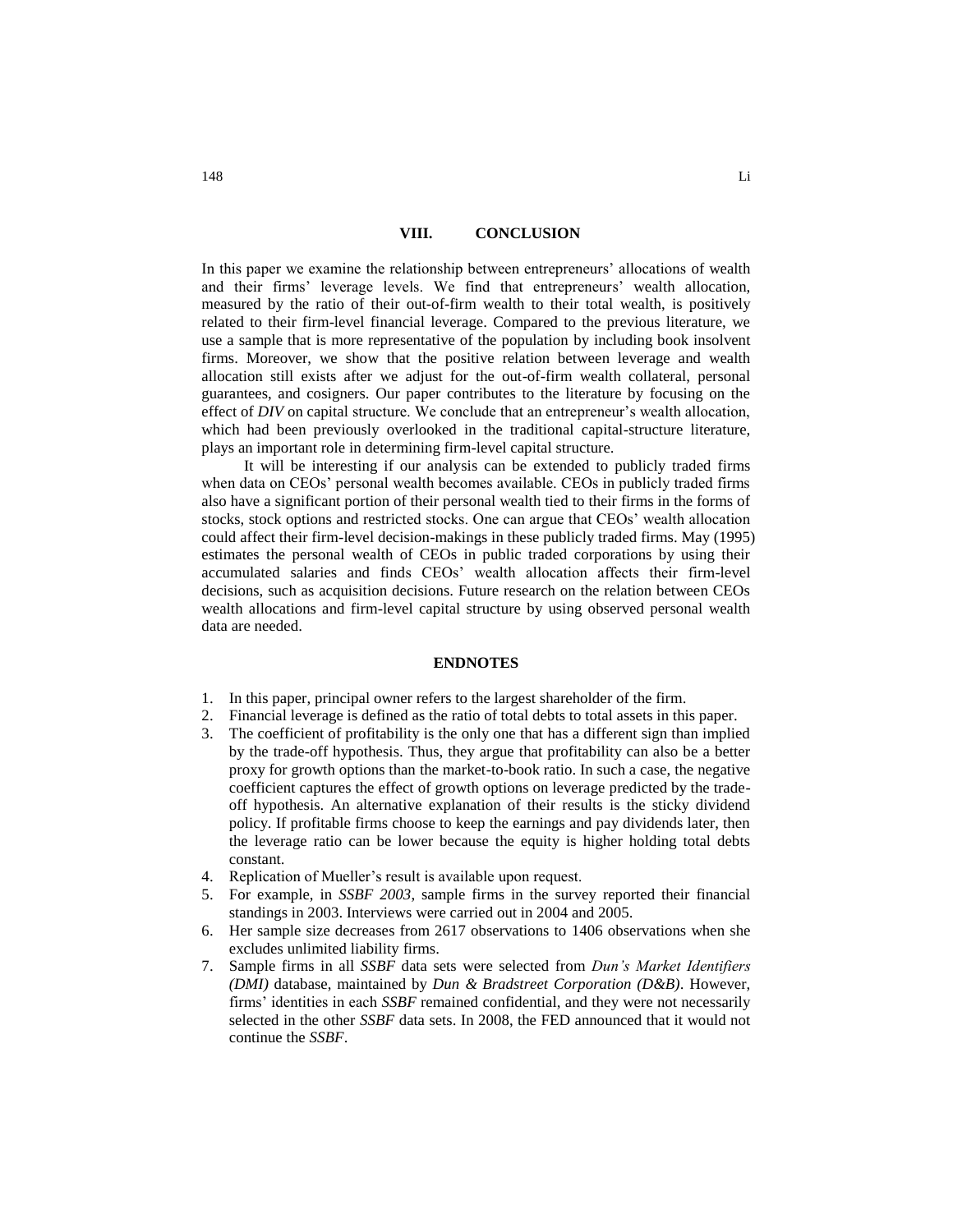- 8. A total of 85 firms reported partial year numbers on income statement data. In such a case, survey staff constructed a fiscal year adjustment factor, which is the ratio of 365 to the number of days the income statement covered, to adjust variables such as total sales, profit, etc. If firms reported partial year numbers, all amounts reported for the items on the income statement were adjusted to full-year equivalents by multiplying the income statement items to the adjustment factor. In a robustness check, we excluded these firms that reported partial year numbers. The results were consistent with the results when we included them.
- 9. If the principal owner of a sample firm was another firm, the computed wealth allocation variable only described the wealth allocation of the parent company rather than the wealth allocation of the decision-maker in the parent company.
- 10. In section V, we discuss the reason of excluding unlimited liability firms in more details.
- 11. Truncation of extreme values on this measure is at 5%.
- 12. We discuss the definition of these variables in the next section.
- 13. Winsorization sets outliers to a specified percentile of the data.
- 14. All tables are presented in Appendix I. In the original version of this paper, we include some additional control variables, such as firm or owner delinquencies, court judgment against firm or owner, owners' ethnic background and age, credit scores from D&B, whether firms pay corporate tax or not, and two-digit SIC codes, as a robustness check. Our main result remains unchanged that when we include these additional control variables. To save space, we do not report the estimation result with the above additional control variables. They are available upon request.
- 15. In the case of privately owned firms, market value of leverage is unavailable. Moreover, Graham and Harvey (2001) find that managers make the financial structure decisions based on book values rather than market values. Their survey also shows that CEOs state that they do not rebalance their firms' debt policy in response to the market equity price. This is likely to be even more profound for very small privately held firms.
- 16. We discuss the difference between unlimited liability firms and limited liability firms that use personal guarantees in section V.
- 17. The market-to-book ratio, which is the popular proxy for growth options, is not available because all of the sample firms are privately owned. Following Cole (2008), our measure of growth options is a dummy variable that is equal to 1 if firms' numbers of employees increase in 2003 and 0 otherwise. We also use a dummy variable that is equal to 1 if firms' sales increase in 2003 and 0 otherwise as an alternative measure for growth options.
- 18. Our measure for tangible assets is the sum of inventory and book value of land divided by total assets. We exclude building and equipment because SSBF 2003 does not differentiate them from intangible assets.
- 19. The intuition of using log transformation is that we expect one-year difference in entrepreneurs' experience to be more important to less experienced entrepreneurs than it to more experienced entrepreneurs.
- 20. VIF represents the inflation in the variance of the parameter due to collinearity. See Neter, Wasserman, and Kutner (1985).
- 21. We do not show the VIF values in this version of the paper to save space. However, these statistics are available upon request.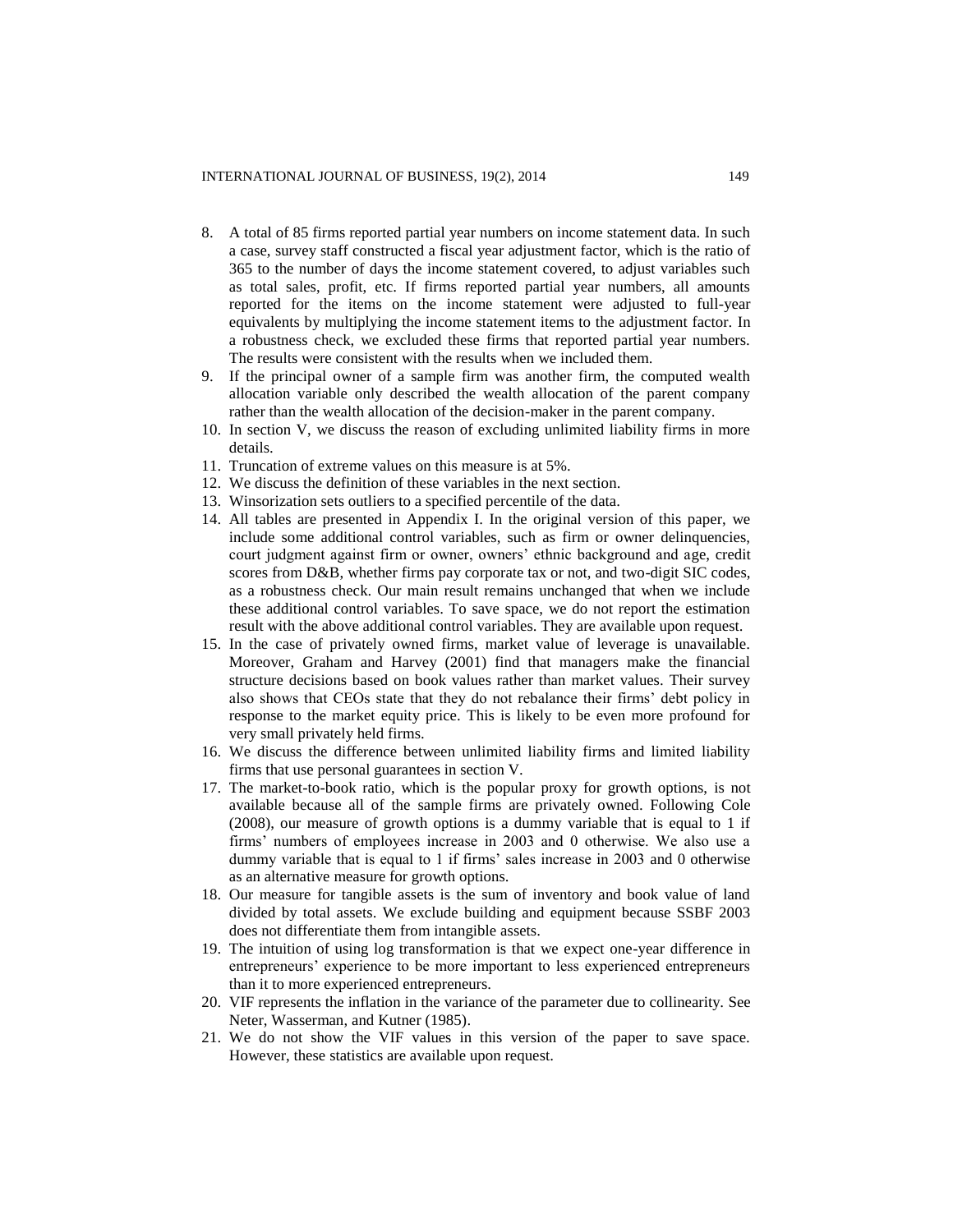- 22. Mueller (2008) uses entrepreneurs' age and gender as instrumental variables for their wealth allocations. However, using her data, we find that age appears to be directly correlated with firm's leverage, suggesting that it might not be a good instrumental variable for *DIV*.
- 23. Goetzmann and Kumar (2008) show that the less-educated investors hold lessdiversified portfolios. Thus we use a dummy variable that equals 1 if education level is a college degree or above and 0 otherwise.
- 24. The coefficient of education is not statistically different than zero when we include education in regression 1 but positive and significant at better than 5% levels when we regress leverage on education and other control variables. We obtain the fitted value and regress leverage on it and other control variables. The coefficient of the fitted value is not statistically different than zero. We do not report these statistics in this version of the paper due to the limited space. They are available upon request.

#### **REFERENCES**

- Barclay, M.J., C.W. Smith, and M. Erwan, 2006, "On the Debt Capacity of Growth Options," *Journal of Business*, 79(1): 37-59.
- Bernasek, A., and S, Shwiff, 2001, "Gender, Risk, and Retirement," *Journal of Economic Issues*, 35:345-56.
- Collerett, P., and P. Aubry, 1990, "Socio-Economic Evolution of Women Business Owners in Quebec," *Journal of Business Ethics* 9: 417-422.
- Cole, R., 2008, "What Do We Know about the Capital Structure of Privately Held Firms? Evidence from the Surveys of Small Business Finance," *Working Paper*
- Diamond, D., 1991, "Monitoring and Reputation: The Choice between Bank Loans and Directly Placed Debt," The *Journal of Political Economy*, 99(4).
- Frank, M., and G., Vidhan, 2007, "Capital structure decisions: Which Factors Are Reliably Important?" *Working paper*, University of Minnesota and HKUST.
- Hausman, J., 1978, "Specification Tests in Econometrics." *Econometrica*, 46(6): 1251- 71.
- Goetzmann, W.N., and K. Alok, 2008, "Equity Portfolio Diversification," *Review of Finance*, 12(3): 433-463.
- Graham, J., and C. Harvey, 2001, "The Theory and Practice of Corporate Finance: Evidence from the Field," *Journal of Financial Economics*, 60:187-243.
- Gujarati, D., 1970, "Use of Dummy Variables in Testing for Equality between Sets of Coefficients in Two Linear Regressions: A Note," *The American Statistician*: 24(1): 50-52.
- Gujarati, D., 1970, "Use of Dummy Variables in Testing for Equality between Sets of Coefficients in Linear Regressions: A Generalization," *The American Statistician*, 24(5): 18-22.
- Jensen, M.C., and W.H. Meckling. 1976, "Theory of the Firm: Managerial Behavior, Agency Costs, and Ownership Structure," *Journal of Financial Economics*, 3: 305- 360.
- Kobe, K., 2007, "The Small Business Share of GDP, 1998-2004," and "Small Business Research Summary," *Advocacy: The Voice of Small Business in Government*, Small Business Administration, Office of Advocacy, 299.